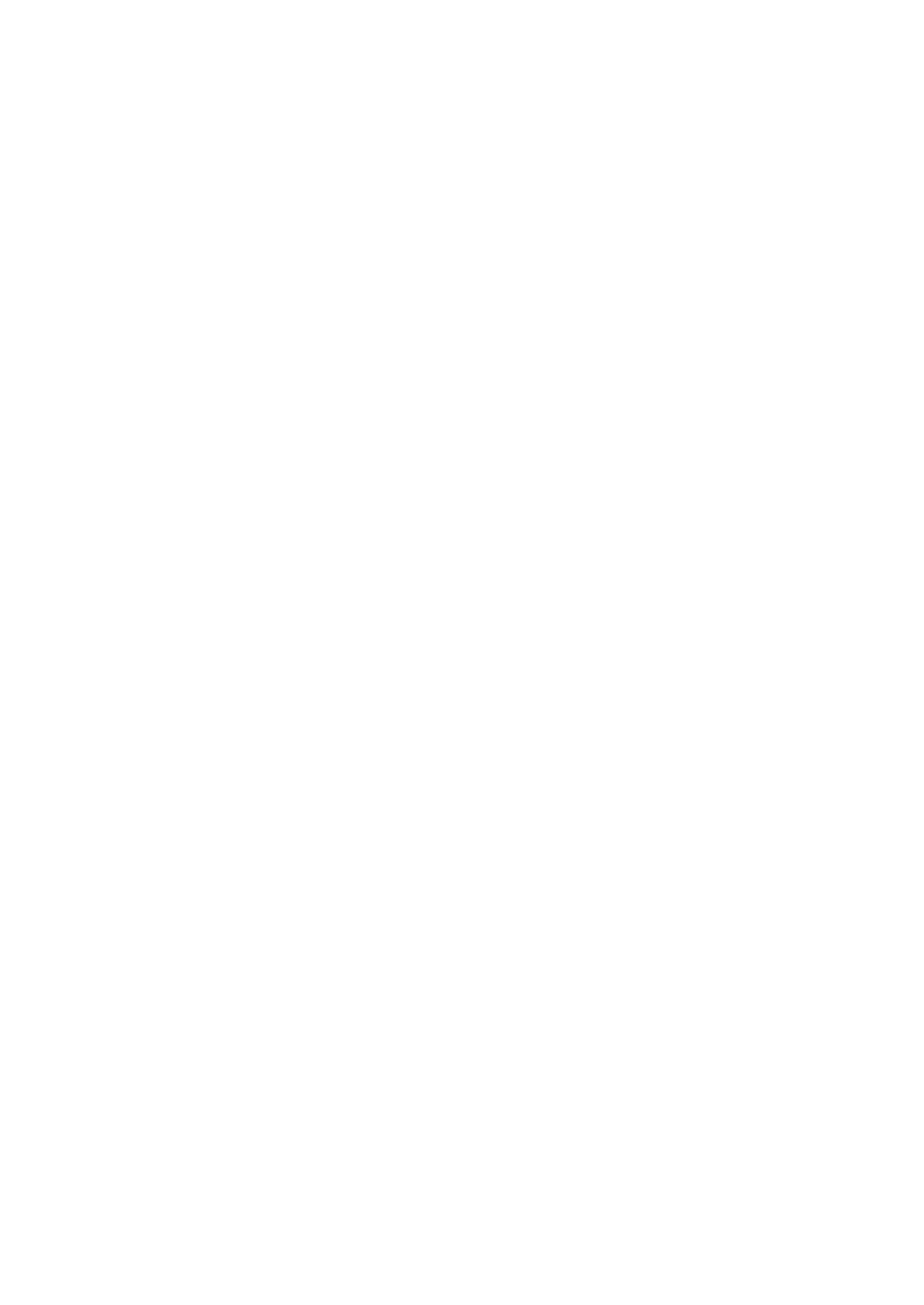#### **ANNEX 14**

### **MEASURES TO PREVENT UNLAWFUL ACTS AGAINST PASSENGERS AND CREWS ON BOARD SHIPS**

#### 1 INTRODUCTION

1.1 Assembly resolution A.584(14) directed that internationally agreed measures should be developed, on a priority basis, by the Maritime Safety Committee to ensure the security of passengers and crews on board ships and authorized the Maritime Safety Committee to request the Secretary-General to issue a circular containing information on the agreed measures to governments, organizations concerned and interested parties for their consideration and adoption.

1.2 The text of Assembly resolution A.584(l4) is attached at appendix 1.

#### 2 Definitions

For the purpose of these measures:

- .1 DESIGNATED AUTHORITY means the organization or organizations or the administration or administrations identified by or within the Government as responsible for ensuring the development, implementation and maintenance of port facility security plans or flag State ship security plans, or both.
- .2 PORT FACILITY means a location within a port at which commercial maritime activities occur affecting ships covered by these measures.
- .3 PASSENGER TERMINAL means any area within the port facility which is used for the assembling, processing, embarking and disembarking of passengers and baggage.
- .4 PORT FACILITY SECURITY PLAN means a comprehensive written plan for port facility which identifies, inter alia, regulations, programmes, measures and procedures necessary to prevent unlawful acts which threaten the passengers and crews on board ships.
- .5 PORT FACILITY SECURITY OFFICER means the person in a port responsible for the development, implementation and maintenance of the port facility security plan and for liaison with the ships' security officers.
- .6 OPERATOR means the company or representative of the company which maintains operational control over the ship while at sea or dockside.
- .7 SHIP SECURITY PLAN means a written plan developed under the authority of the operator to ensure the application of measures on board ship which are designed to prevent unlawful acts which threaten passengers and crews on board ships.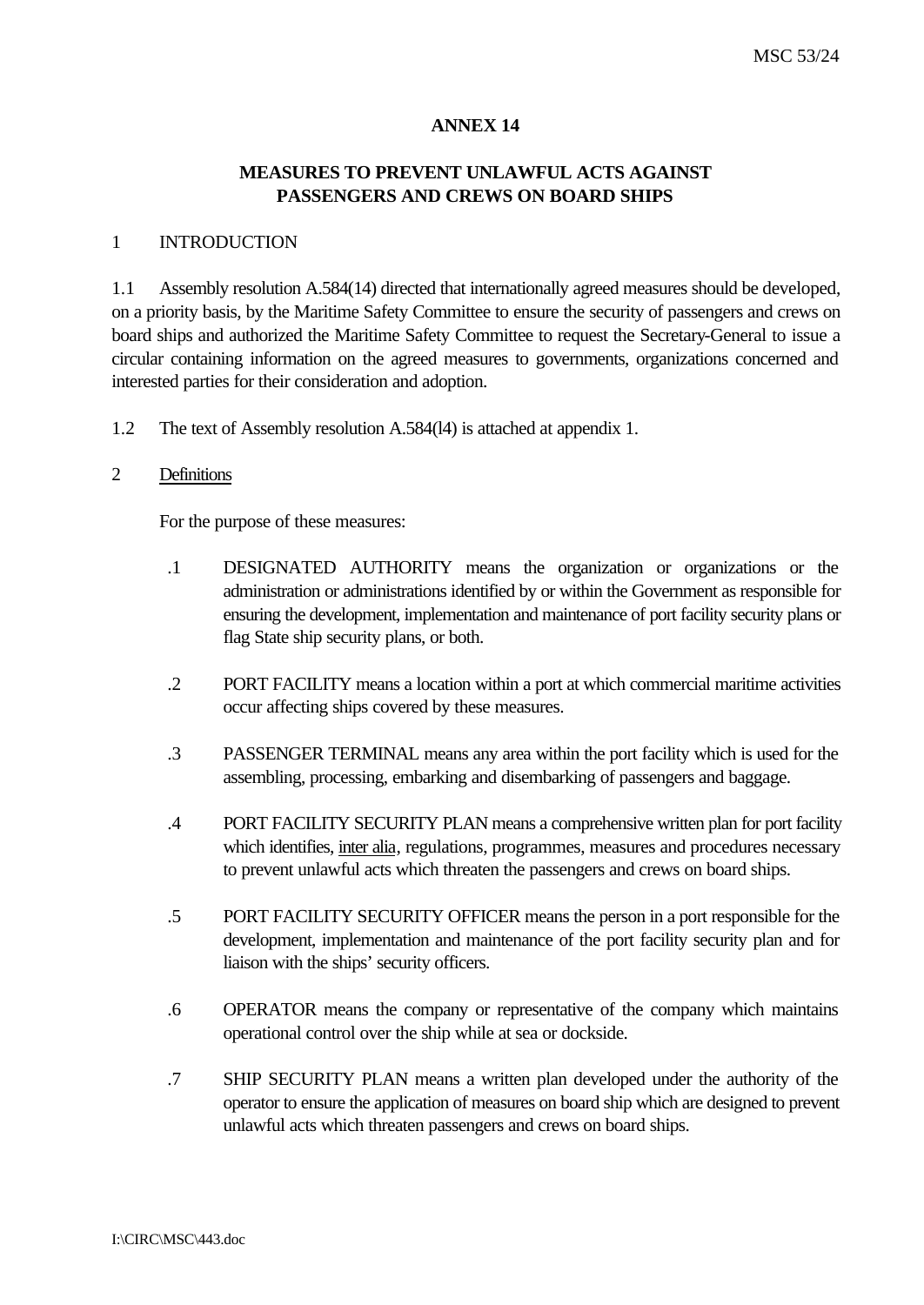- .8 OPERATOR SECURITY OFFICER\* means the person designated by the operator to develop and maintain the ship security plan and liaise with the port facility security officer.
- .9 SHIP SECURITY OFFICER<sup>\*</sup> means the master or the person on board the ship responsible to the master and operator for on-board security, including implementation and maintenance of the ship security plan and for liaison with the port facility security officer.

### 3 General provisions

3.1 Governments, port authorities, administrations, shipowners, operators, shipmasters and crews should take all appropriate measures against unlawful acts threatening passengers and crews on board ships. The measures implemented should take into account the current assessment of the likely threat together with local conditions and circumstances.

3.2 It is desirable that there be appropriate legislation or regulations which, inter alia, could provide penalties for persons gaining or attempting to gain unauthorized access to the port facility and persons committing unlawful acts against passengers or crews on board ships. Governments should review their national legislation, regulations and guidance to determine their adequacy to maintain security on board ships.

3.3 The measures contained in this document are intended for application to passenger ships engaged on international voyages\*\* of 24 hours or more and the port facilities which serve them. Certain of these measures may, however, also be appropriate for application to other ships or port facilities if the circumstances so warrant.

3.4 Governments should identify a designated authority responsible to ensure the development, implementation and maintenance of ship and port facility security plans. The designated authority should co-ordinate with other relevant domestic agencies to ensure that specific roles and functions of other agencies and departments are agreed and implemented.

3.5 Governments should notify the Secretary-General of progress made in the implementation of security measures. Any useful information, which might assist other governments in their implementation of measures, on any difficulties and problems which arose and were overcome during implementation of the security measures, should be forwarded with the notification. The designated authority should co-operate with similar authorities of other governments in the exchange of appropriate information.

3.6 Governments concerned with an act of unlawful interference should provide the Organization with all pertinent information concerning the security aspects of the act of unlawful interference as soon as practicable after the act is resolved. Further information and a reporting format is given in appendix 2.

3.7 In the process of implementing these measures, all efforts should be made to avoid undue interference with passenger services and take into account applicable international conventions.

l

<sup>\*</sup> The operator security officer functions may be assigned to the ship security officer on board the ship.

<sup>\*\*</sup> Voyages include all segmented voyages.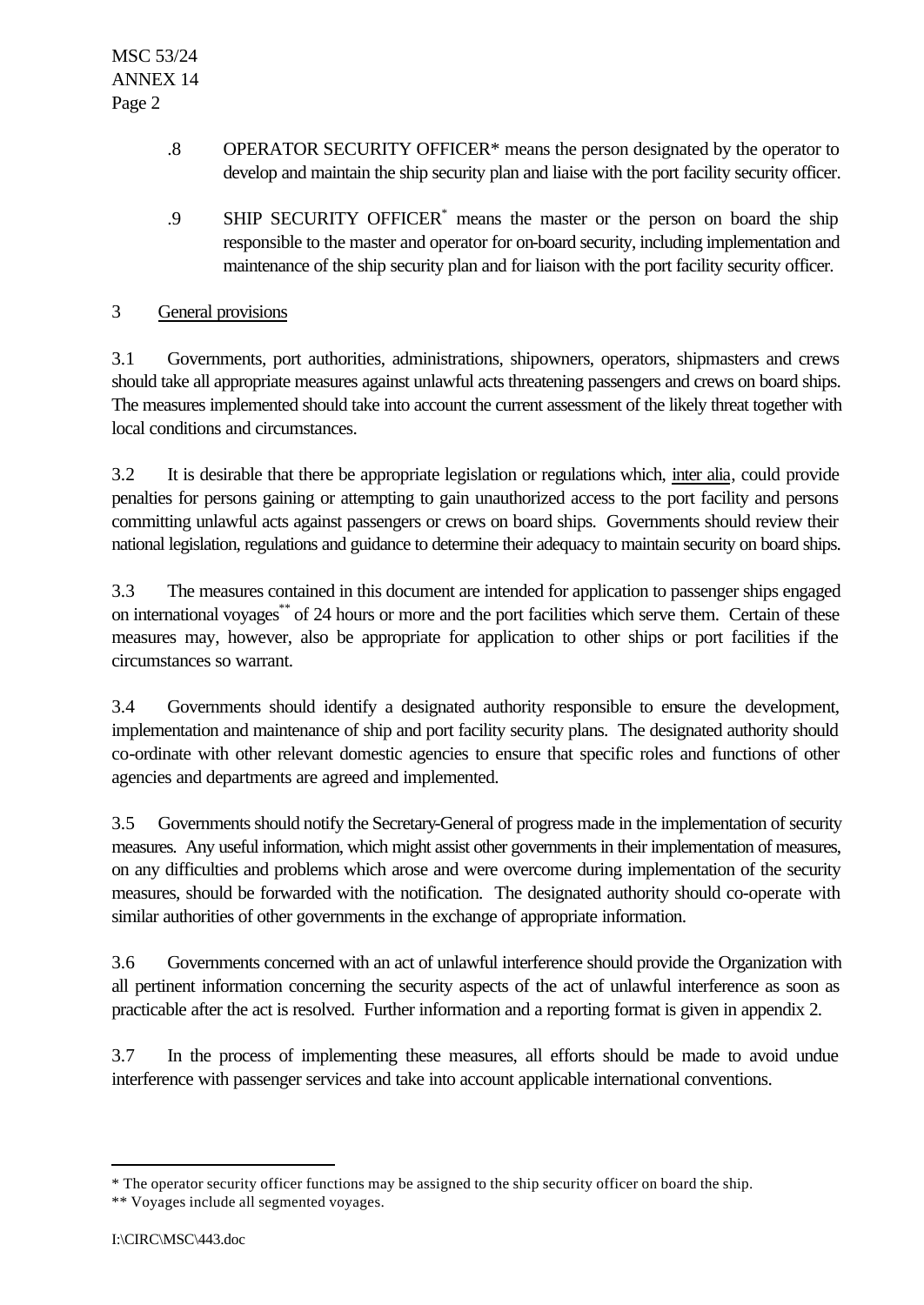3.8 Governments and port authorities should ensure the application of these measures to ships in a fair manner.

## 4 Port facility security plan

4.1 Each port facility should develop and maintain an appropriate port facility security plan adequate for local circumstances and conditions and adequate for the anticipated maritime traffic and the number of passengers likely to be involved.

4.2 The port facility security plan should provide for measures and equipment as necessary to prevent weapons or any other dangerous devices, the carriage of which is not authorized, from being introduced by any means whatsoever on board ships.

4.3 The port facility security plan should establish measures for the prevention of unauthorized access to the ship and to restricted areas of the passenger terminal.

4.4 The port facility security plan should provide for the evaluation, before they are employed, of all persons responsible for any aspect of security.

4.5 A port facility security officer should be appointed for each port facility. The port facility security plan should identify the security officer for that port facility.

4.6 The responsibilities of the port facility security officer should include, but not be limited to:

- .1 conducting an initial comprehensive security survey in order to prepare a port facility security plan, and thereafter regular subsequent security inspections of the port facility to ensure continuation of appropriate security measures;
- .2 implementing the port facility security plan;
- .3 recommending modifications to the port facility security plan to correct deficiencies and satisfy the security requirements of the individual port facility;
- .4 encouraging security awareness and vigilance;
- .5 ensuring adequate training for personnel responsible for security;
- .6 maintaining records of occurrences of unlawful acts which affect the operations of the port facility;
- .7 co-ordinating implementation of the port facility security plan with the competent operator security officers; and
- .8 co-ordinating with other national and international security services, as appropriate.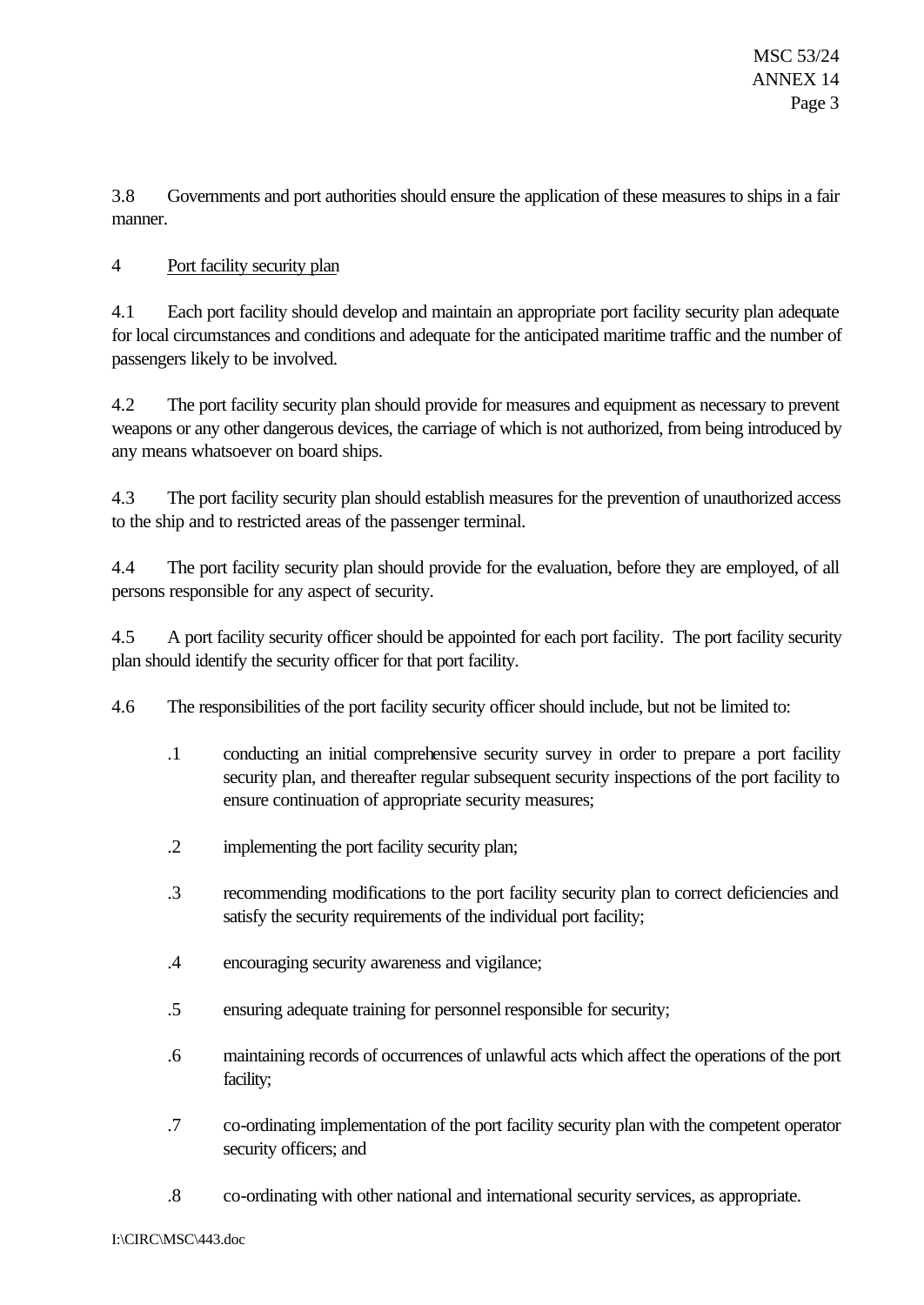4.7 Security measures and procedures should be applied at passenger terminals in such a manner as to cause a minimum of interference with, or delay to, passenger services, taking into account the ship security plan.

# 5 Ship security plan

5.1 A ship security plan should be developed for each ship. The plan should be sufficiently flexible to take into account the level of security reflected in the port facility security plan for each port at which the ship intends to call.

5.2 The ship security plan should include measures and equipment as necessary to prevent weapons or any other dangerous devices, the carriage of which is not authorized, from being introduced by any means whatsoever on board a ship.

5.3 The ship security plan should establish measures for the prevention of unauthorized access to the ship and to restricted areas on board.

5.4 A ship security officer should be appointed on each ship. The ship security plan should identify the ship security officer.

5.5 The operator security officer should be responsible for, but not be limited to:

- .1 conducting an initial comprehensive security survey and thereafter regular subsequent inspections of the ship;
- .2 developing and maintaining the ship security plan;
- .3 modifying the ship security plan to correct deficiencies and satisfy the security requirements of the individual ship;
- .4 encouraging security awareness and vigilance;
- .5 ensuring adequate training for personnel responsible for security; and
- .6 co-ordinating implementation of the ship security plan with the competent port facility security officer.
- 5.6 The ship security officer should be responsible for, but not limited to:
	- .1 regular inspections of the ship;
	- .2 implementing and maintaining the ship security plan;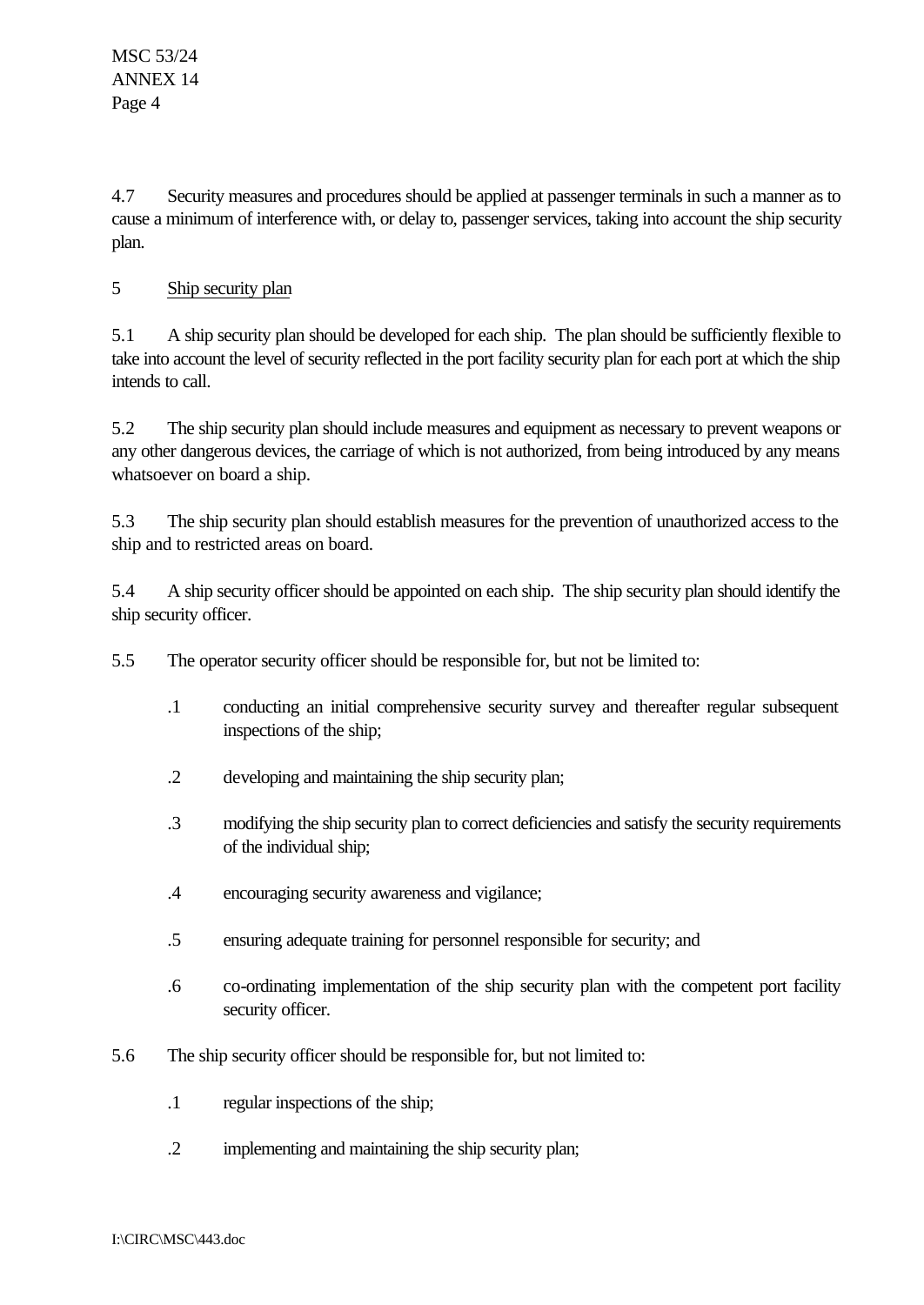- .3 proposing modifications to the ship security plan to correct deficiencies and satisfy the security requirements of the ship;
- .4 encouraging security awareness and vigilance on board;
- .5 ensuring that adequate training has been provided for personnel responsible for security;
- .6 reporting all occurrences or suspected occurrences of unlawful acts to the port facility security officer and ensuring that the report is forwarded, through the master, to the operator for submission to the ship's flag State's designated authority; and
- .7 co-ordinating implementation of the ship security plan with the competent port facility security officer.

#### 6 Annexes

The annexes attached hereto contain information which may be useful when developing or improving security measures.

\* \* \*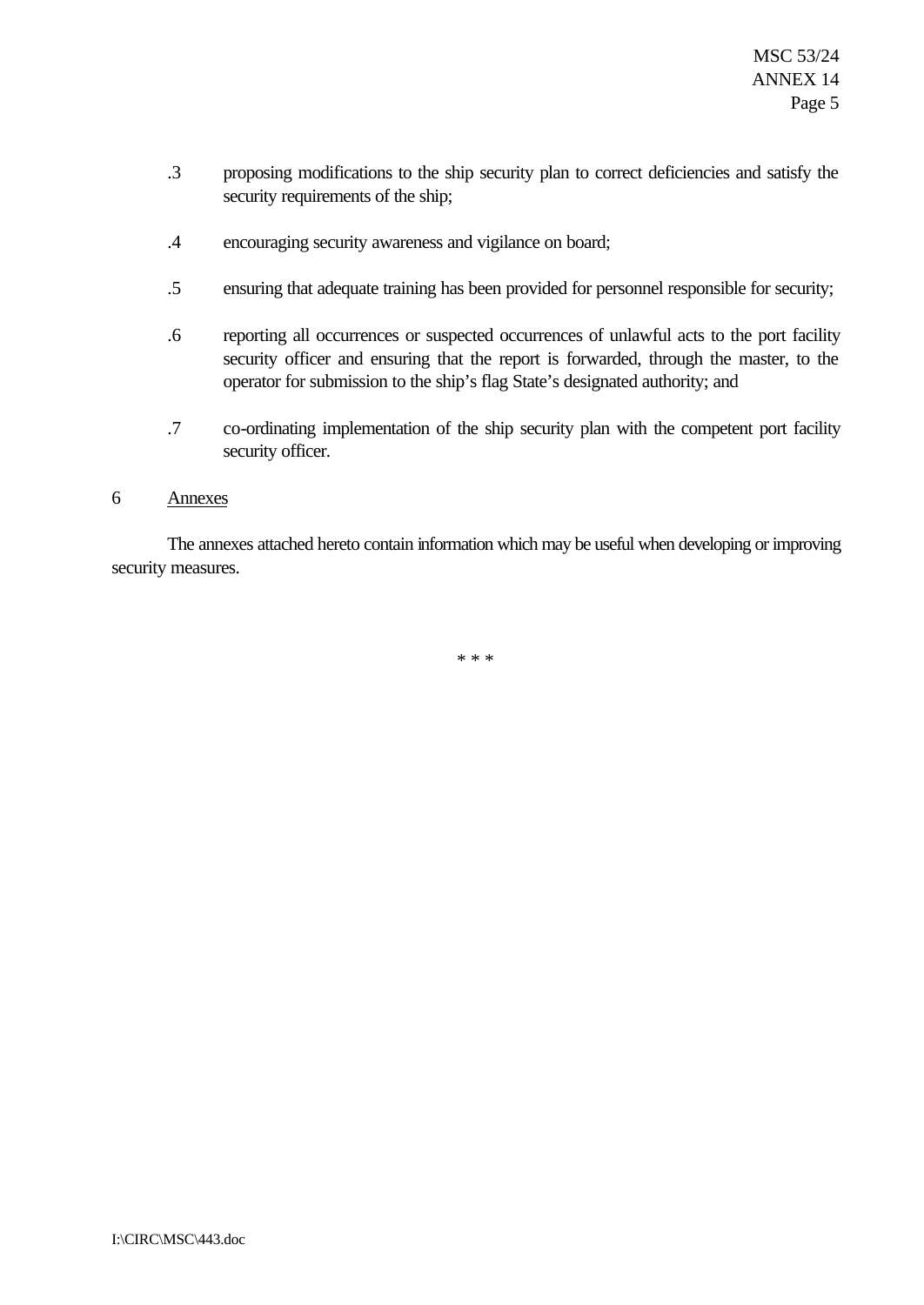# APPENDIX 1

# RESOLUTION A.584(l4) adopted on 20 November 1985

# MEASURES TO PREVENT UNLAWFUL ACTS WHICH THREATEN THE SAFETY OF SHIPS AND THE SECURITY OF THEIR PASSENGERS AND CREWS

## THE ASSEMBLY,

RECALLING Article 1 and Article 15(j) of the Convention on the International Maritime Organization concerning the purposes of the Organization and the functions of the Assembly in relation to regulations and guidelines concerning maritime safety,

NOTING with great concern the danger to passengers and crews resulting from the increasing number of incidents involving piracy, armed robbery and other unlawful acts against or on board ships, including small craft, both at anchor and under way,

RECALLING resolution A.545(13) which urged action to initiate a series of measures to combat acts of piracy and armed robbery against ships and small craft at sea,

RECOGNIZING the need for the Organization to assist in the formulation of internationally agreed technical measures to improve security and reduce the risk to the lives of passengers and crews on board ships,

1. CALLS UPON all Governments, port authorities and administrations, shipowners, ship operators, shipmasters and crews to take, as soon as possible, steps to review and, as necessary, strengthen port and on-board security;

2. DIRECTS the Maritime Safety Committee, in co-operation with other committees, as required, to develop, on a priority basis, detailed and practical technical measures, including both shoreside and shipboard measures, which may be employed by Governments, port authorities and administrations, shipowners, ship operators, shipmasters and crews to ensure the security of passengers and crews on board ships;

3. INVITES the Maritime Safety Committee to take note of the work of the International Civil Aviation Organization in the development of standards and recommended practices for airport and aircraft security;

4. AUTHORIZES the Maritime Safety Committee to request the Secretary-General to issue a circular containing information on the measures developed by the Committee to Governments, organizations concerned and interested parties for their consideration and adoption.

\* \* \*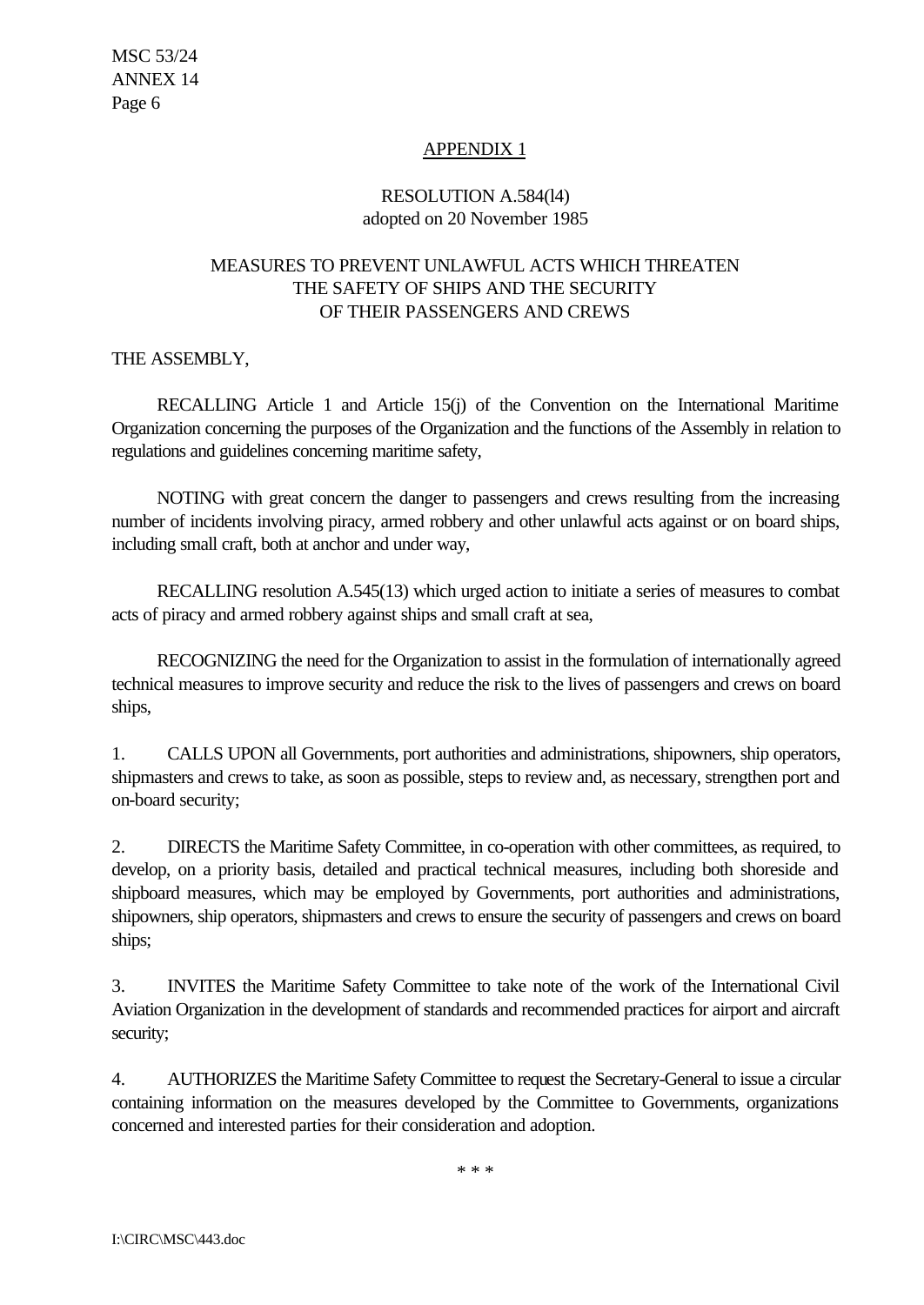### APPENDIX 2

#### REPORTS OF UNLAWFUL ACTS

1 To safeguard maritime interests against unlawful acts which threaten the security of passengers and crews on board ships, reports on incidents and the measures taken to prevent their recurrence should be provided to the Organization as soon as possible by the flag and port State, as appropriate. This information will be utilized in updating or revising these agreed measures, as necessary.

2 Use of the following report format is recommended for conveying information for such purposes: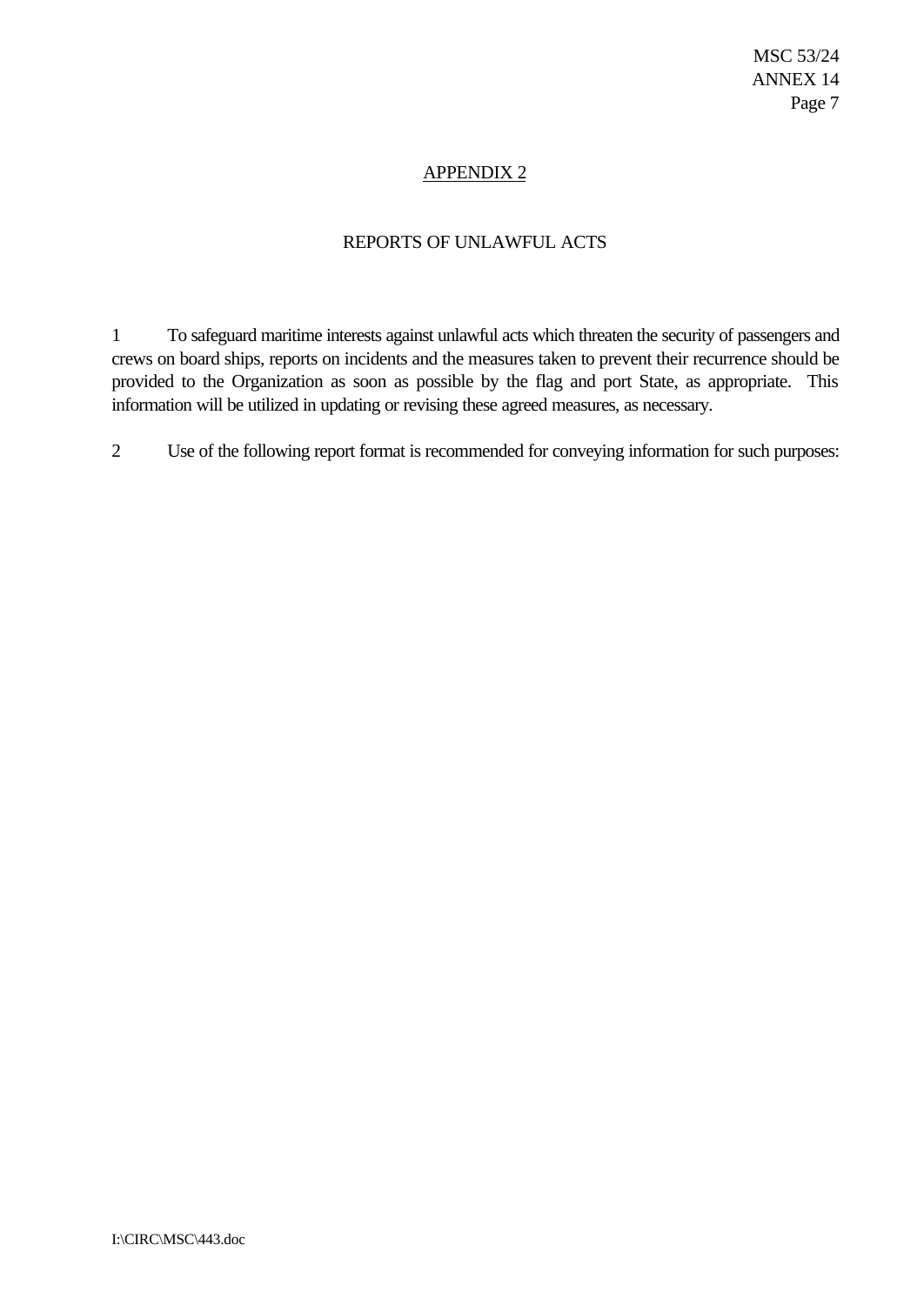# ANNEX 1

# SECURITY SURVEYS

### 1 General

1.1 In order to prepare security plans, an initial comprehensive security survey should be undertaken to assess the effectiveness of security measures and procedures for the prevention of unlawful acts and determine the vulnerability of the port facility or the ship, or both, to such acts.

1.2 The results of this security survey should be used to determine the security measures necessary to counter the threat both at the port facility and on board ships taking into consideration local conditions.

1.3 The level of security may vary from port to port, from ship to ship and from time to time. Liaison between security officers is important to ensure the best utilization of ship and shore resources.

1.4 The survey should determine what needs to be protected, what security measures are already in effect, and what additional security measures and procedures are required.

1.5 The security survey should be periodically reviewed and the security plans updated as necessary.

## 2 Port facility security survey

2.1 The port facility security survey may be divided into two parts, the initial preliminary assessment and an on-scene security survey.

## 2.1.1 Preliminary assessment

2.1.1.1 Prior to commencing the survey the port facility security officer should obtain current information on the assessment of threat for the locality and should be knowledgeable about the port facility and type of ships calling at the port. He should study previous reports on similar security needs and know the general layout and nature of the operations conducted.

2.1.1.2 The port facility security officer should meet with appropriate representatives of the port facility, of the operator, or of both of them, to discuss the purpose and methodology of the survey.

2.1.1.3 The port facility security officer should obtain and record the information required to conduct a vulnerability assessment, including:

- .1 the general layout of the port facility and terminal including topography, building locations, etc.;
- .2 areas and structures in the vicinity of the port facility such as, fuel storage depots, bridges, locks, etc.;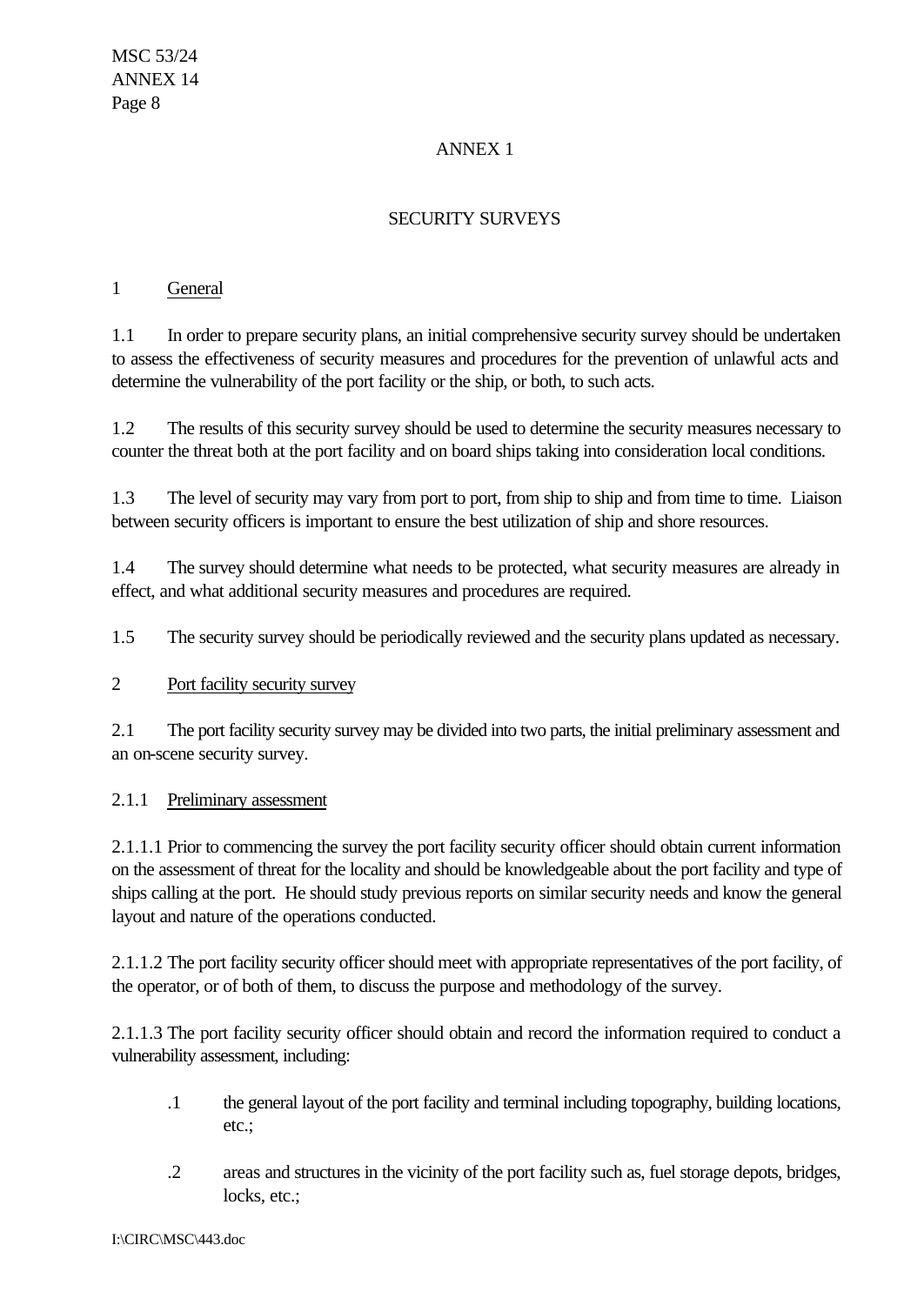- .3 the degree of dependence on essential services, such as electric power, communications, etc.;
- .4 stand-by equipment to assure continuity of essential services;
- .5 locations and functions of each actual or potential access point;
- .6 numerical strength, reliability and function of staff, permanent labour and casual labour forces;
- .7 the details of existing security measures and procedures, including inspection, control and monitoring procedures, identification documents, access control procedures, fencing, lighting, fire hazards, storm drains, etc.;
- .8 the equipment in use for protection of passengers, crews and port facility personnel;
- .9 all vehicle traffic or services which enter the port facility; and
- .10 availability of other personnel in an emergency.

# 2.1.2 On-scene security survey

2.1.2.1 The port facility security officer should examine and evaluate the methods and procedures used to control access to ships and restricted areas in the port facility, including:

- .1 inspection, control and monitoring of persons and carry-on articles;
- .2 inspection, control and monitoring of cargo, ship stores, and baggage; and
- .3 safeguarding cargo, ship stores and baggage held in storage within the port facility.

2.1.2.2 The port facility security officer should examine each identified point of access to ships and restricted areas in the port facility and evaluate its potential for use by individuals who might be engaged in unlawful acts. This includes persons having legitimate access as well as those who seek to obtain unauthorized entry.

2.1.2.3 The port facility security officer should examine and evaluate existing security measures, procedures and operations under both emergency and routine conditions, including:

- .1 established safety procedures;
- .2 restrictions or limitations on vehicle access to the port facility;
- .3 access of fire and emergency vehicles to restricted areas and availability of parking and marshalling areas;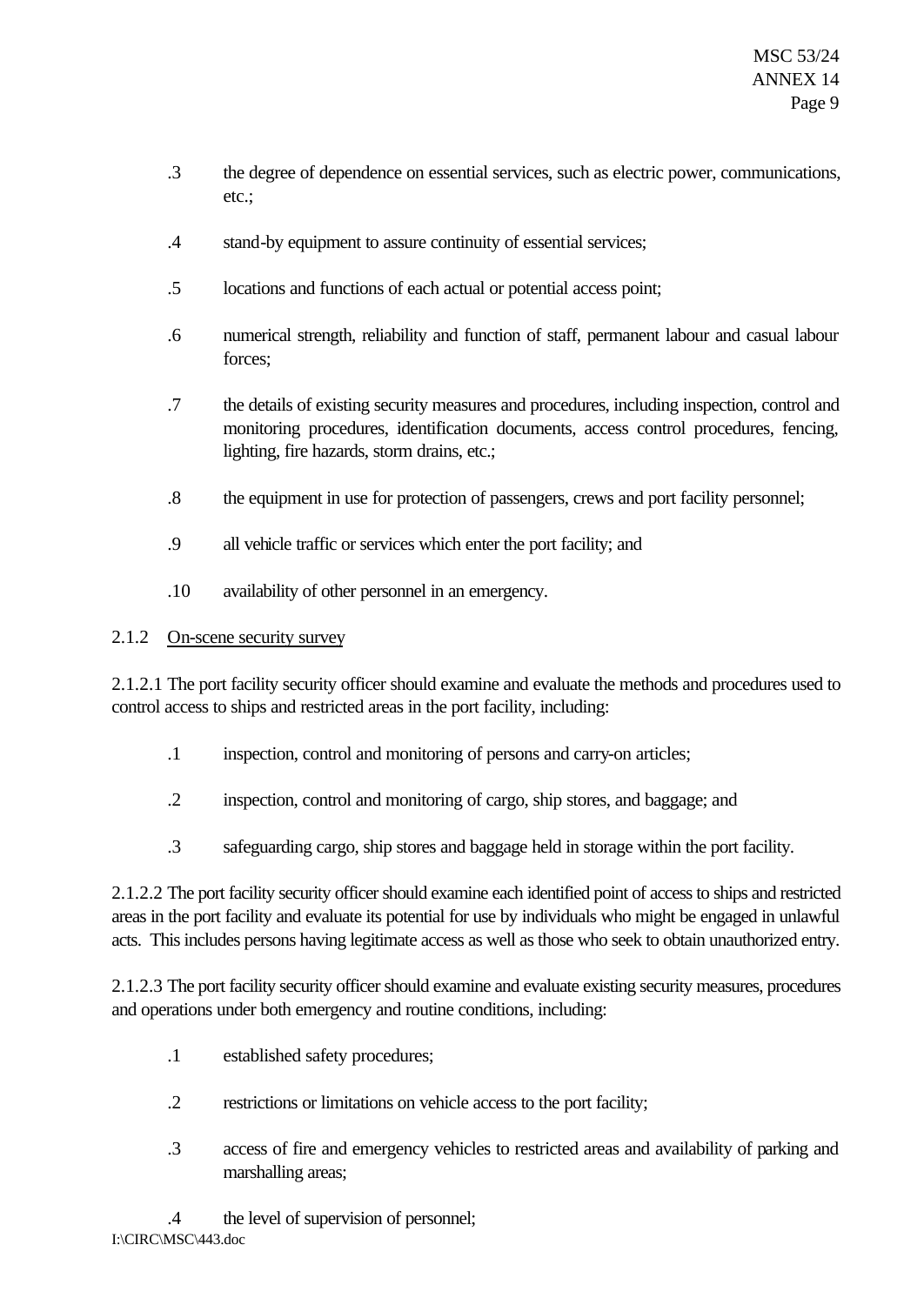- .5 the frequency and effectiveness of patrols by security personnel;
- .6 the security key control system;
- .7 security communications, systems and procedures; and
- .8 security barriers and lighting.

## 3 Ship security survey

3.1 The ship security survey may be divided into two parts, the initial preliminary assessment and an on-scene security survey.

### 3.1.1 Preliminary assessment

3.1.1.1 Prior to commencing the ship security survey, the operator security officer should take advantage of such information as is available to him on the assessment of threat for the ports at which the ship will call or at which passengers embark or disembark and about the port facilities and their security measures. He should study previous reports on similar security needs.

3.1.1.2 Where feasible, the operator security officer should meet with appropriate persons on the ship and in the port facilities to discuss the purpose and methodology of the survey.

3.1.1.3 The operator security officer should obtain and record the information required to conduct a vulnerability assessment, including:

- .1 the general layout of the ship;
- .2 the location of areas which should have restricted access, such as bridge, engine-room, radio-room etc.;
- .3 the location and function of each actual or potential access point to the ship;
- .4 the open deck arrangement including the height of the deck above the water;
- .5 the emergency and stand-by equipment available to maintain essential services;
- .6 numerical strength, reliability and security duties of the ship's crew;
- .7 existing security and safety equipment for .protection of passengers and crew; and
- .8 existing security measures and procedures in effect, including inspection, control and monitoring equipment, personnel identification documents and communication, alarm, lighting, access control and other appropriate systems.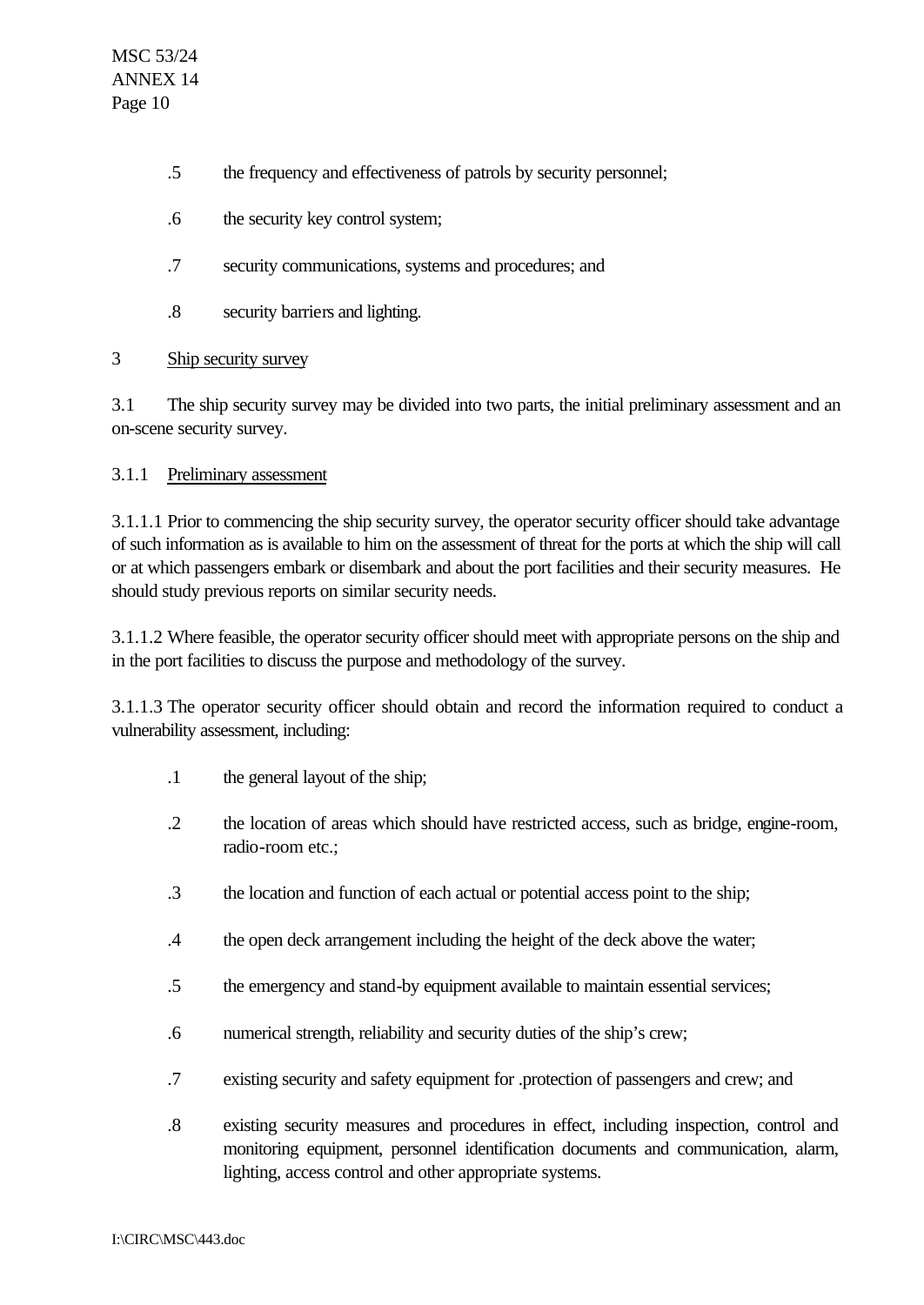### 3.1.2 On-scene security survey

3.1.2.1 The operator security officer should examine and evaluate the methods and procedures used to control access to ships, including:

- .1 inspection, control and monitoring of persons and carry-on articles; and
- .2 inspection, control and monitoring of cargo, ship's stores and baggage.

3.1.2.2 The operator security officer should examine each identified point of access, including open weather decks, and evaluate its potential for use by individuals who might be engaged in unlawful acts. This includes individuals having legitimate access as well as those who seek to obtain unauthorized entry.

3.1.2.3 The operator security officer should examine and evaluate existing security measures, procedures and operations, under both emergency and routine conditions, including:

- .1 established security procedures;
- .2 response procedures to fire or other emergency conditions;
- .3 the level of supervision of the ship's crew, vendors, repair technicians, dock workers, etc.;
- .4 the frequency and effectiveness of security patrols;
- .5 the security key control system;
- .6 security communications systems and procedures; and
- .7 security doors, barriers and lighting.

## 4 Periodic security inspections

Security inspections should be undertaken on a periodic basis to permit a review and updating of the initial comprehensive security survey and possible modification of the port facility and ship security plans.

5 Report

5.1 From the information obtained during the survey assessment and inspection, the respective security officer should assess the vulnerability of the port facility, ship, or both.

5.2 The report should contain, as appropriate, recommendations for new or revised security measures and procedures.

5.3 The report will form the basis for development or revision of security plans, should be confidential and have limited distribution.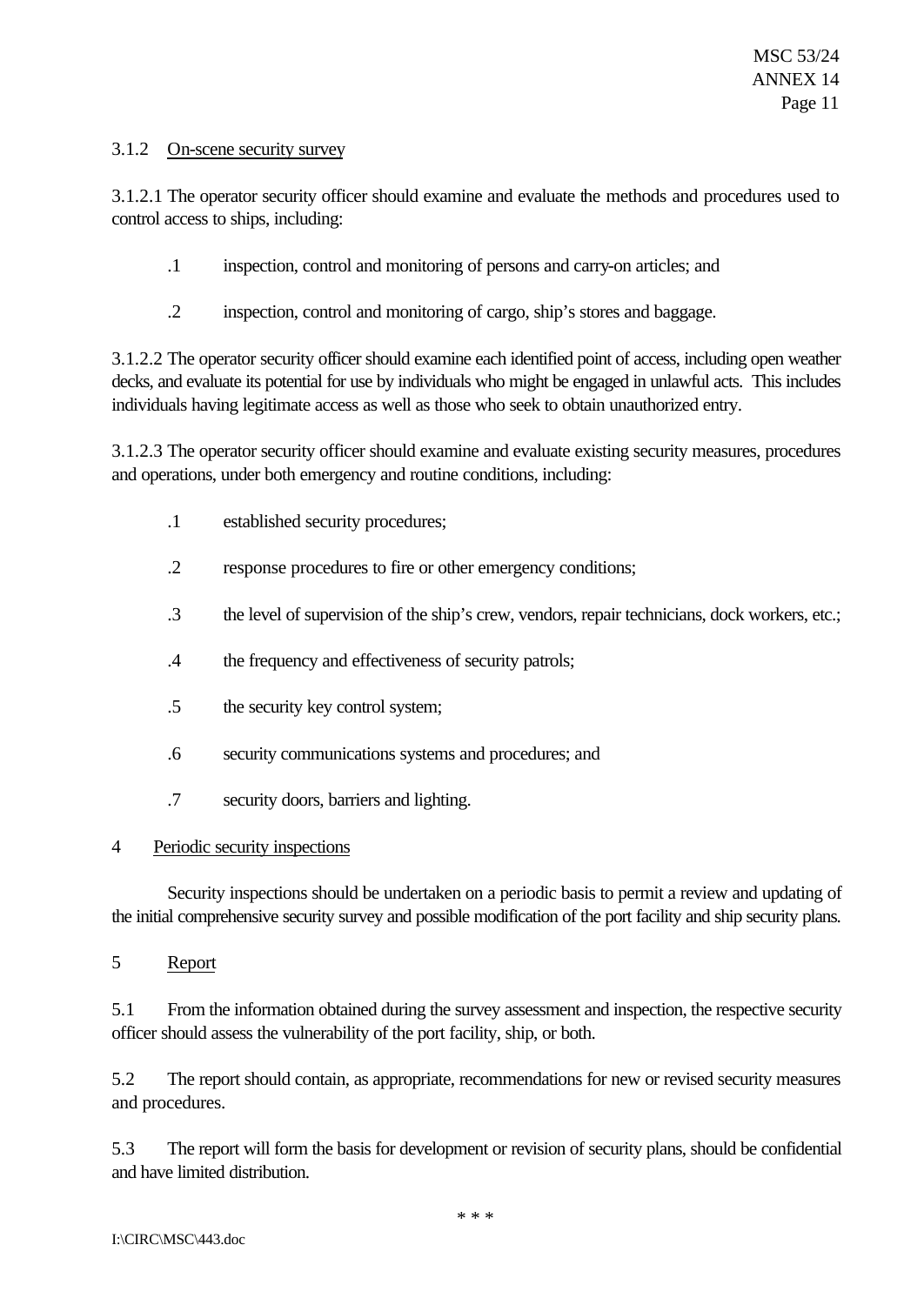# ANNEX 2

# SECURITY MEASURES AND PROCEDURES

#### 1 General

1.1 Port facility security measures and procedures and ship security measures and procedures should take account of the recommendations contained in the report described in paragraph 5 of annex 1.

### 2 Port facility security

2.1 Security measures and procedures reduce port facility vulnerability. Increased levels of threat will have a significant influence on the number and type of security measures used and the degree of measures and procedures adopted. During short periods of heightened threat, increased security can be achieved through the use of additional manpower.

2.2 The following on-scene security measures should be considered:

- .1 restricted areas;
- .2 security barriers;
- .3 security lighting;
- .4 security alarms and communication systems; and
- .5 access control and identification.

#### 2.2.1 Restricted areas

The establishment of restricted areas helps control and channel access, improves security and increases efficiency by providing degrees of security compatible with the port facility's operational requirements. Restricted areas may be further subdivided depending on the degree of restriction or control required to prevent unauthorized access.

#### 2.2.2 Security barriers

2.2.2.1 The boundary between restricted and uncontrolled areas should be clearly defined. This can be achieved by security barriers which prevent access except at authorized points. Where permanent security barriers are appropriate, security fences have proven effective.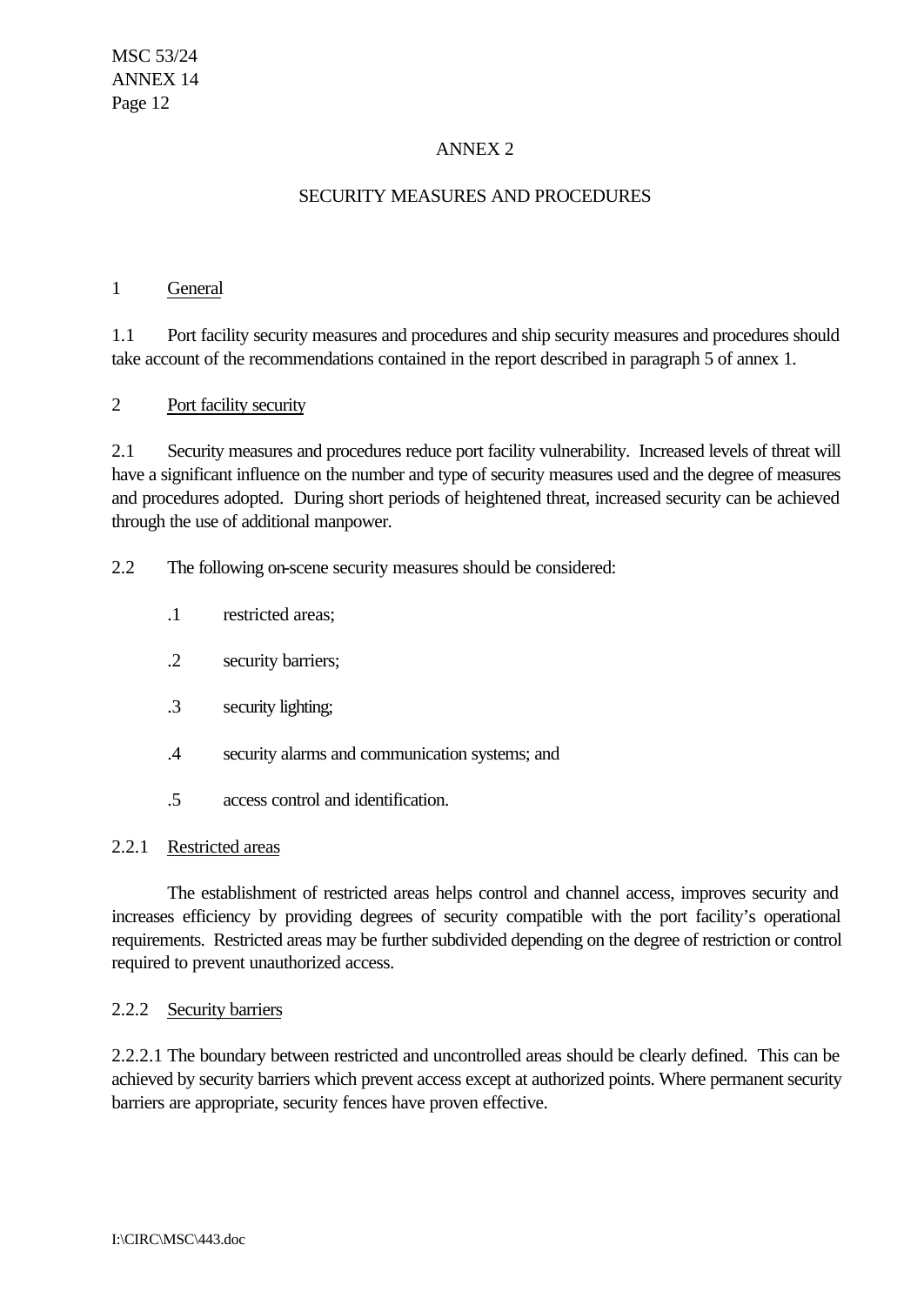2.2.2.2 The purpose of security barriers is to:

- .1 delineate the area to be protected;
- .2 create a physical and psychological deterrent to persons attempting unauthorized entry;
- .3 delay intrusion, enabling operating personnel and security guards to detect, and, if necessary, apprehend intruders; and
- .4 provide designated and readily identifiable places for entry of personnel and vehicles into areas where access is restricted.

2.2.2.3 Openings in security barriers should be kept to a minimum and secured when not in use.

2.2.2.4 Security fences and other barriers should be located and constructed so as to prevent the introduction of dangerous substances or devices, and should be of sufficient height and durability to deter unauthorized passage.

2.2.2.5 Security fence lines should be kept clear of all obstructions.

2.2.2.6 The effectiveness of a security fence against penetration depends to a large extent on the construction employed. The total height of the security fencing should be not less than 2.50 metres.

2.2.2.7 Natural barriers such as water, ravines, etc., can sometimes be effectively utilized as part of the control boundary. However, they may require supporting safeguards (i.e. fencing, security patrols, surveillance, anti-intrusion devices, lighting) especially during high threat periods.

2.2.2.8 The roofs of buildings may also provide a possible route for unauthorized access to the restricted area. Safeguards should be taken to prevent such access by these routes.

2.2.2.9 Restricted areas partly surrounded by water may require security barriers with sufficient illumination during night hours and, if on navigable waters, frequent and unscheduled patrols by boat or ashore on foot, or both. Illumination of these areas must be of a type and so placed that it does not interfere with safe navigation.

#### 2.2.3 Security lighting

2.2.3.1 Security lighting with uninterrupted power supply is an important element in a security programme.

2.2.3.2 The primary system should consist of a series of lights arranged to illuminate a specific area continuously during the hours of darkness or restricted visibility. In some circumstances, it may be preferable to use such lighting systems only in response to an alarm.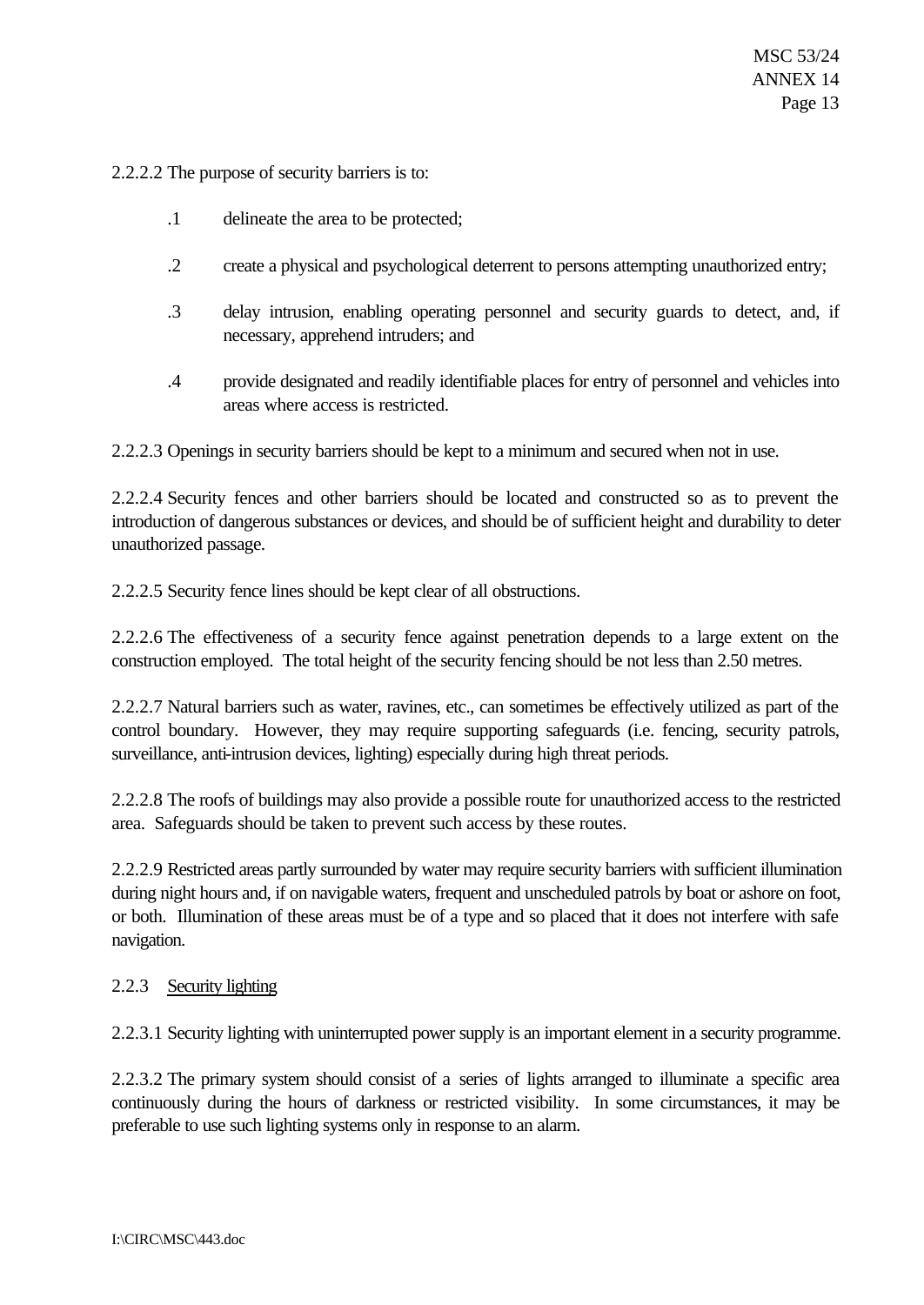2.2.3.3 Floodlights may be used to supplement the primary system and may be either portable or fixed. Floodlights when used should have sufficient flexibility to permit examination of the barrier under observation and adjacent unlighted areas.

2.2.3.4 Multiple circuits may be used to advantage in the security lighting system. Circuits should be so arranged that the failure of any one lamp will not affect a series of others.

2.2.3.5 Controls and switches for security lighting should be protected at all times.

2.2.3.6 Where fences and other barriers are to be illuminated, it is important to ensure that the intensity of illumination is adequate for the purpose.

## 2.2.4 Security alarms and communication systems

2.2.4.1 Intrusion detection systems and alarm devices may be appropriate as a complement to guards and patrols during periods of increased threat.

2.2.4.2 Immediate response capability by guards to an alarm from an intrusion detection system or device is important if its use is to be effective. Alarms may be local, i.e. at the site of the intrusion, provided at a central location or station, or a combination of both.

2.2.4.3 A wide variety of intrusion detection systems and devices are available for possible use. These systems include those which are sensitive to:

- .1 breaking of an electrical circuit;
- .2 interruption of a light beam;
- .3 sound;
- .4 vibration;
- .5 motion; or
- .6 capacitance change in an electrical field.

2.2.4.4 In view of the wide range of technical matters which must be taken into account in deciding upon the device or system best suited for application in each environment and for each task, it is prudent to obtain the advice of a qualified expert before a decision is made on the system or device to be used.

2.2.4.5 A means of transmitting discreet or covert signals by radio, direct-line facilities or other similarly reliable means should be provided at each access point for use by the control and monitoring personnel to contact police, security control, or an emergency operations centre in the event assistance is required. An additional public or overt communications system would be useful to obtain information or advice on routine matters.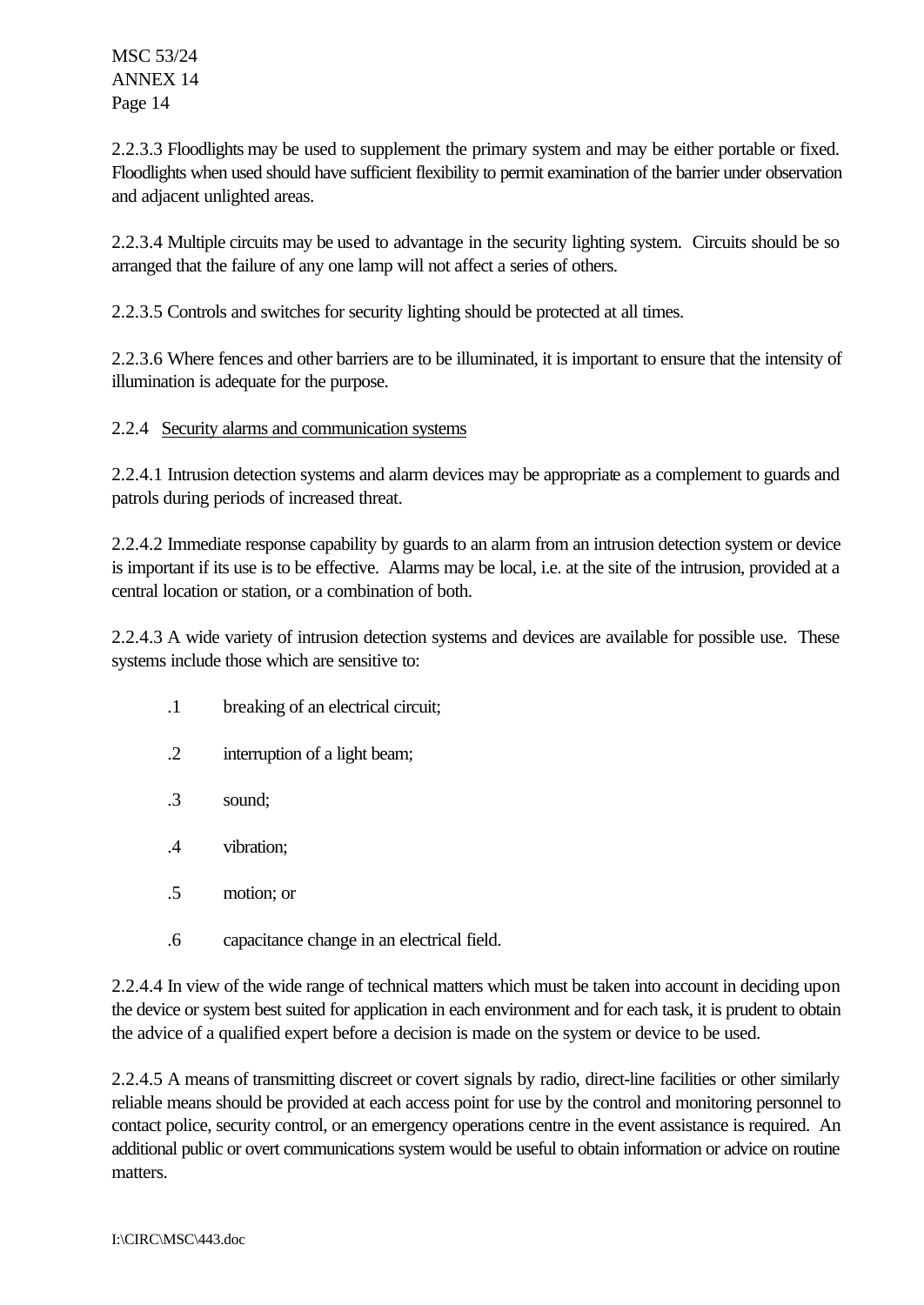## 2.2.5 Access control and identification

2.2.5.1 Persons and their property, before being permitted to proceed beyond access points, should be subject to routine inspection or control and monitoring, or both.

2.2.5.2 It is recommended that port facility employees, vendors, operators' personnel, assigned law enforcement officials and others, whose official duties require them to pass through the access point, should prominently display a tamper-resistant identification card. This procedure should be closely monitored and strictly enforced to preserve the integrity of the inspection, control and monitoring processes and the security of the passenger terminal and ships. Approved means of identification and the procedures to be followed should be specifically provided for in the security plan.

2.2.5.3 An effective means of identification is a card which incorporates a photograph of the individual as an integral part. These should show the relevant details of the holder, e.g. name, description, or other pertinent data. The provision of a photograph is recommended in order to prevent misuse of the card by unauthorized persons.

2.2.5.4 To prevent substitution of a photograph and subsequent illegal use, the entire card should be sealed in a plastic container, preferably of a type which will mutilate the photograph and card if tampered with.

2.2.5.5 The number and types of different styles of identification cards in the port area should be limited in order to avoid control problems for security staff and the administration of the identification programme.

2.2.5.6 Identification cards should be issued by an appropriate control authority, such as a port authority or ship operator. Strict card control and accountability procedures should be established and maintained.

2.2.5.7 Persons who refuse to submit to security clearance at an access point must be denied entry.

2.2.5.8 Persons denied entry for refusal to submit to security clearance, or for other security reason should be, if possible, identified and reported to appropriate security personnel.

2.2.5.9 A booth or other area in which a manual search can be conducted is advisable. The access points should, as appropriate, be equipped with metal detectors to expedite the security clearance of people.

2.2.5.10 All items should be subject to inspection, appropriate to the risk of unlawful acts, prior to being placed on board ships. Such inspection methods may include hand search, electronic screening, the use of dogs, or other means.

2.2.5.11 Tables on which baggage may be searched should be provided at the appropriate access points. Such tables should be high enough to permit inspection without requiring the examiner to bend. They also should be sufficiently wide to provide some measure of separation of the baggage from the passenger. The latter should be able to witness the examination, but should not be in a position to interfere with the examiner.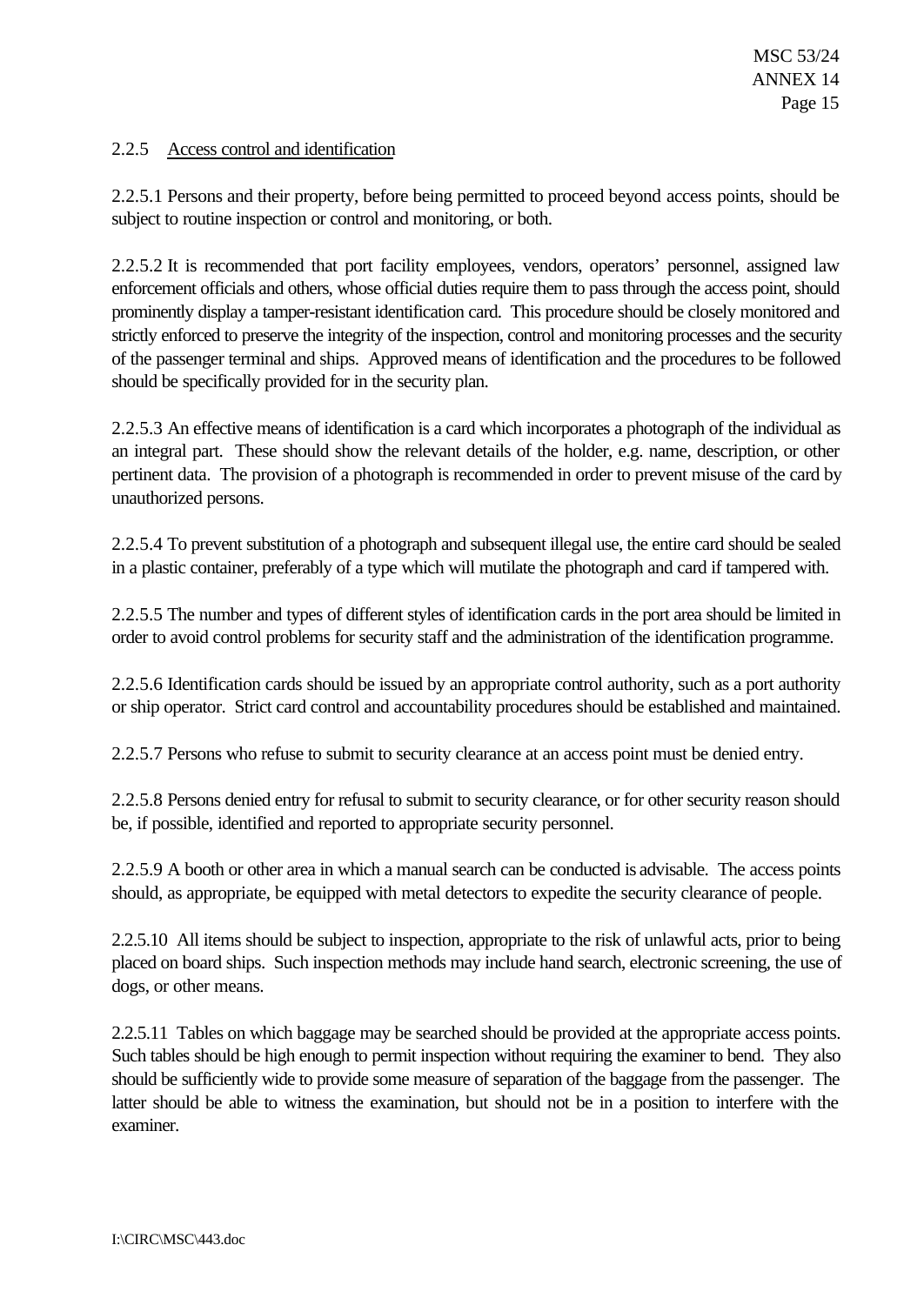### 3 Ship security

3.1 The master's traditional authority in matters of ship security remains unchanged. Maintaining ship security is an ongoing task. Additional security measures should be implemented to counter increased risks when warranted.

3.2 Ship security should be continually supervised by the ship security officer. A properly trained crew is in itself a strong deterrent to being subjected to unlawful acts.

3.3 Communication and co-operation with the port facility in security matters should be maintained.

- 3.4 The following on-board security measures should be considered:
	- .1 restricted areas;
	- .2 deck and overside lighting;
	- .3 access control and identification; and
	- .4 security alarms and communication systems.

## 3.4.1 Restricted areas

3.4.1.1 The establishment of restricted areas on-board ships (e.g. bridge, engine-room, radio-room etc.) is recommended.

3.4.1.2 The use, number and distribution of master keys on-board ships should be controlled by the master.

3.4.1.3 The ship security plan should provide for immediate corrective action in the event of security being compromised by potential misuse or loss of keys.

#### 3.4.2 Deck and overside lighting

3.4.2.1 While in port, at anchor or underway the ship's deck and overside should be illuminated in periods of darkness and restricted visibility, but not so as to interfere with the required navigation lights and safe navigation.

## 3.4.3 Access control and identification

3.4.3.1 Crew members should carry at all times a photo identification document.

3.4.3.2 When visitors to the ship are permitted their embarkation and disembarkation should be closely controlled.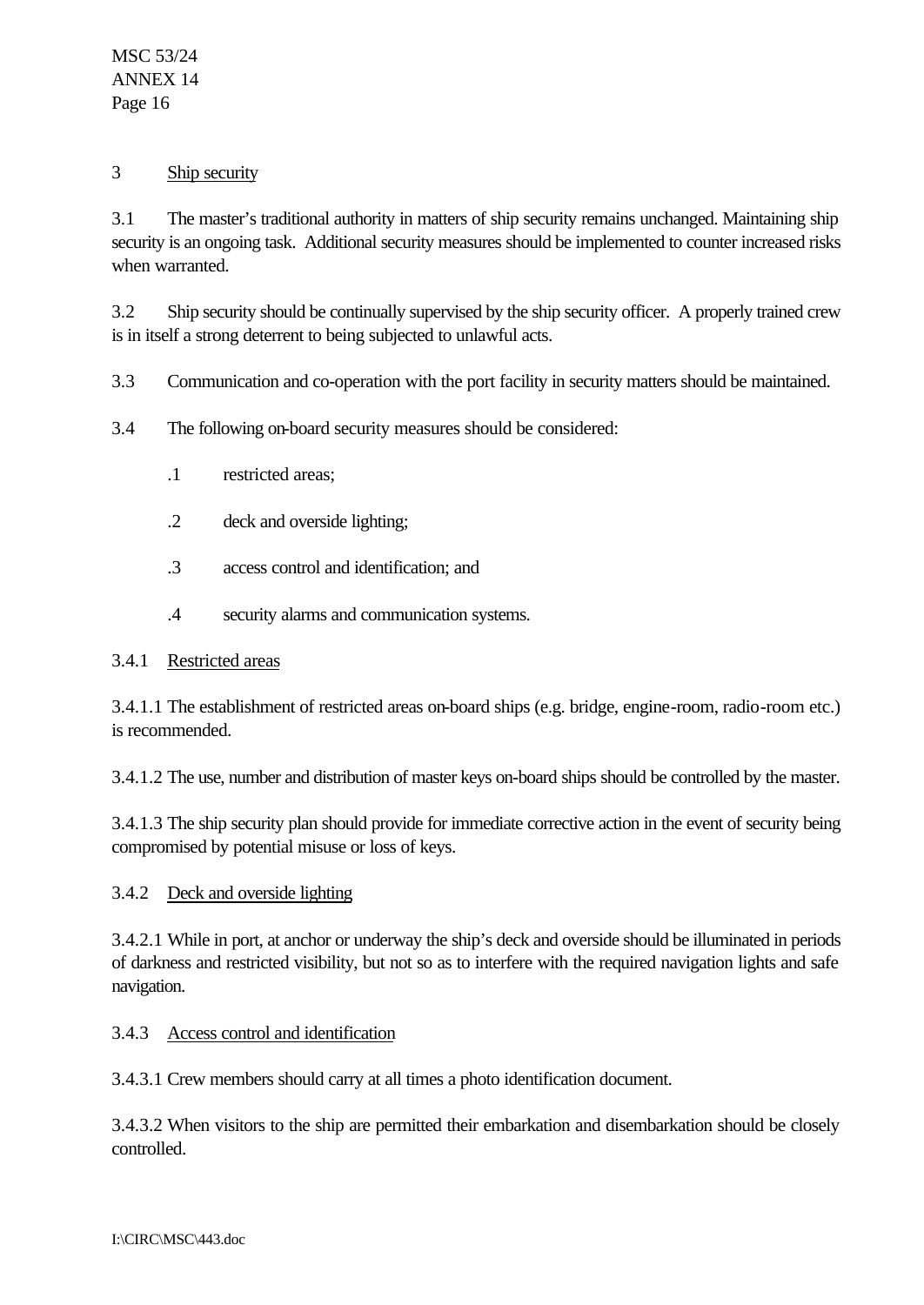3.4.3.3 All vendors should have an identification document prior to boarding the ship or should be escorted at all times on board the ship.

### 3.4.4 Security alarms and communication systems

3.4.4.1 Security alarms and devices may be appropriate in restricted areas and at access points to the ship, as a complement to guards and patrols. Immediate appropriate response to an alarm is important if the security alarms and devices are to be effective.

3.4.4.2 In view of the wide range of technical matters which must be taken into account in deciding upon the device or system best suited for application in each environment, it is prudent that the advice of a qualified expert be obtained before a decision is made on the system or device to be used.

3.4.4.3 A means of discreet or covert communications by radio, direct-line facilities or other reliable means should be provided in each restricted zone and at each access point for use by security or operating personnel to contact the ship security officer in the event assistance is required.

\* \* \*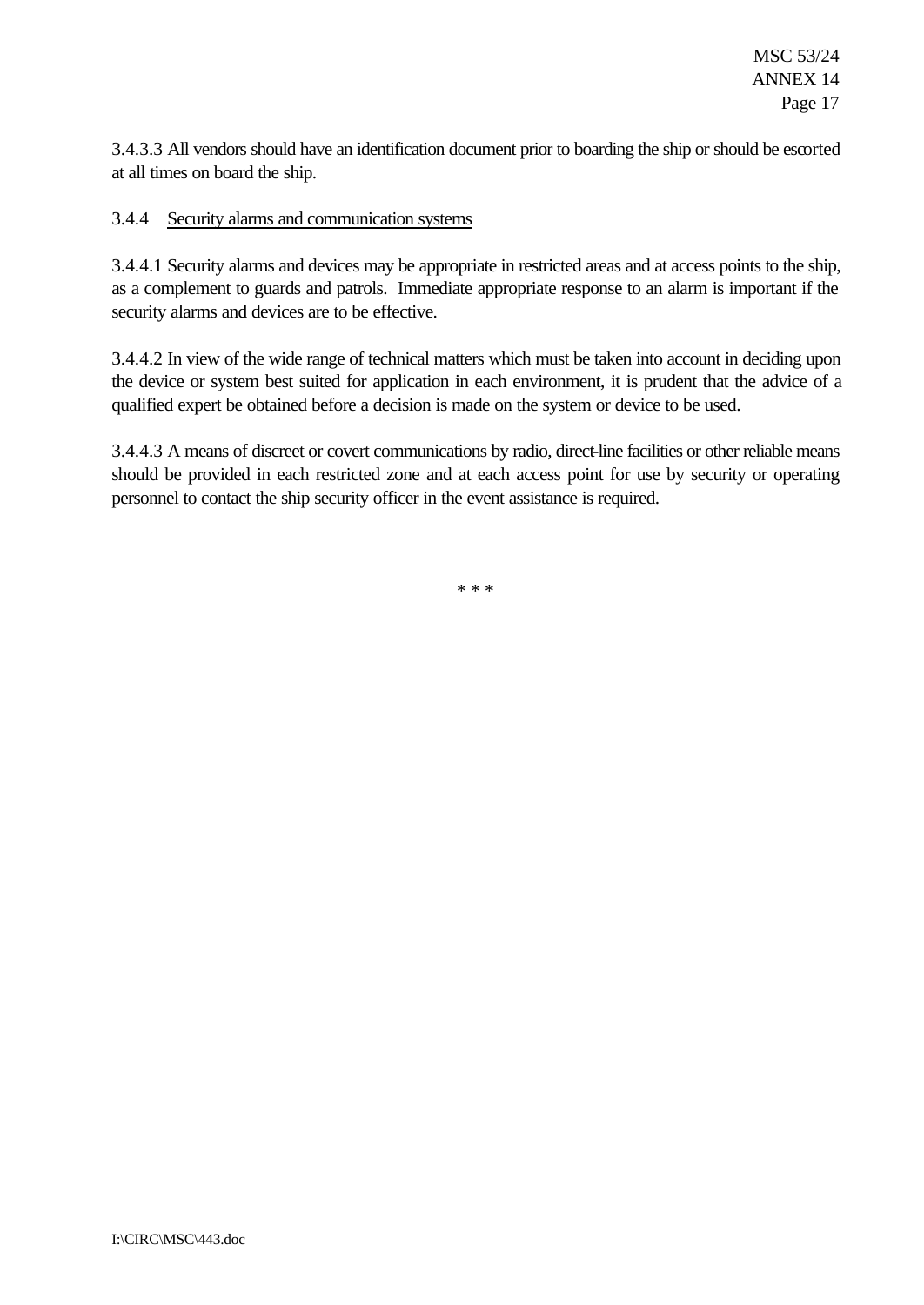# ANNEX 3

# SECURITY TRAINING

#### 1 General

A continuous and thorough training programme should support measures taken to safeguard the security of passengers and crews on board ships. Basic guidance for development of security training and education is given in the following paragraphs.

#### 2 Criteria

Security training should meet the following criteria:

- .1 be comprehensive
- .2 have an adequate number of qualified instructors;
- .3 have an effective system of presentation;
- .4 use adequate training equipment and aids; and
- .5 have a clearly defined objective, i.e. the attainment of an established minimum standard of proficiency, knowledge and skill to be demonstrated by each individual.

#### 3 Port facility security personnel training

#### 3.1 Security officer and appropriate staff

The port facility security officer and appropriate port facility staff should have knowledge and, as necessary, receive training in some or all of the following, as appropriate:

- .1 security administration;
- .2 relevant international conventions, codes and recommendations;
- .3 responsibilities and functions of other involved organizations;
- .4 relevant government legislation and regulations;
- .5 risk, threat and vulnerability assessments;
- .6 security surveys and inspections;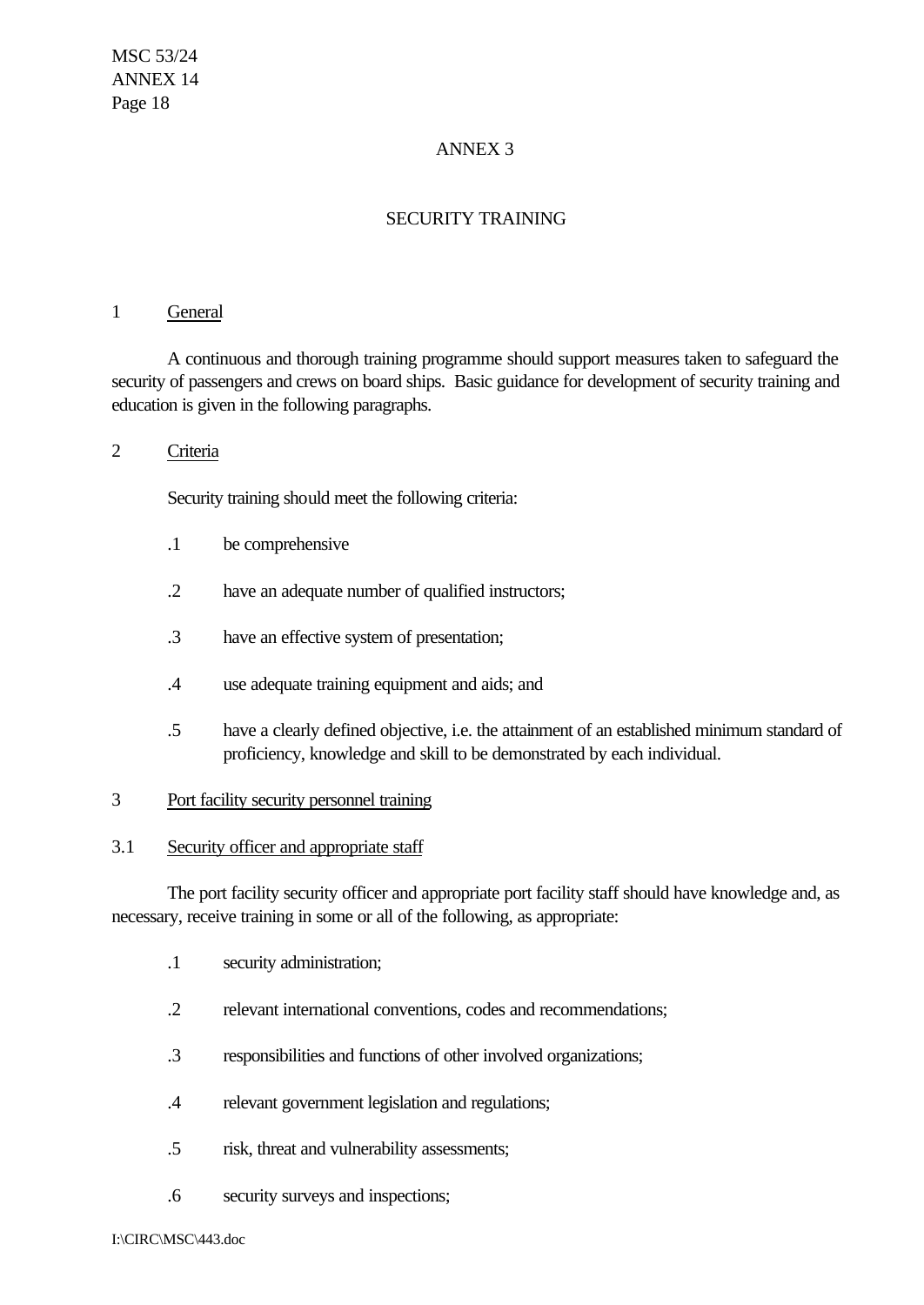- .7 ship security measures;
- .8 security training and education;
- .9 recognition of characteristics and behavioral patterns of persons who are likely to commit unlawful acts;
- .10 inspection, control and monitoring techniques;
- .11 techniques used to circumvent security measures;
- .12 dangerous substances and devices and how to recognize them;
- .13 ship and local port operations and conditions; and
- .14 security devices and systems.

#### 3.2 Inspection, control and monitoring

Instruction and, where appropriate, training for persons assigned to conduct inspection, control and monitoring at a port facility should take into consideration, as appropriate:

- .1 responsibilities under the port facility plan or ship security plan;
- .2 inspection, control and monitoring regulations or policies and pertinent laws;
- .3 detection and identification of fire-arms, weapons and other dangerous substances and devices;
- .4 operation and testing of security equipment;
- .5 manual search methods of persons, baggage, cargo and ship's stores;
- .6 emergency procedures;
- .7 recognition of characteristics and behavioral patterns of persons who are likely to commit unlawful acts;
- .8 human relations techniques; and
- .9 techniques used to circumvent security measures.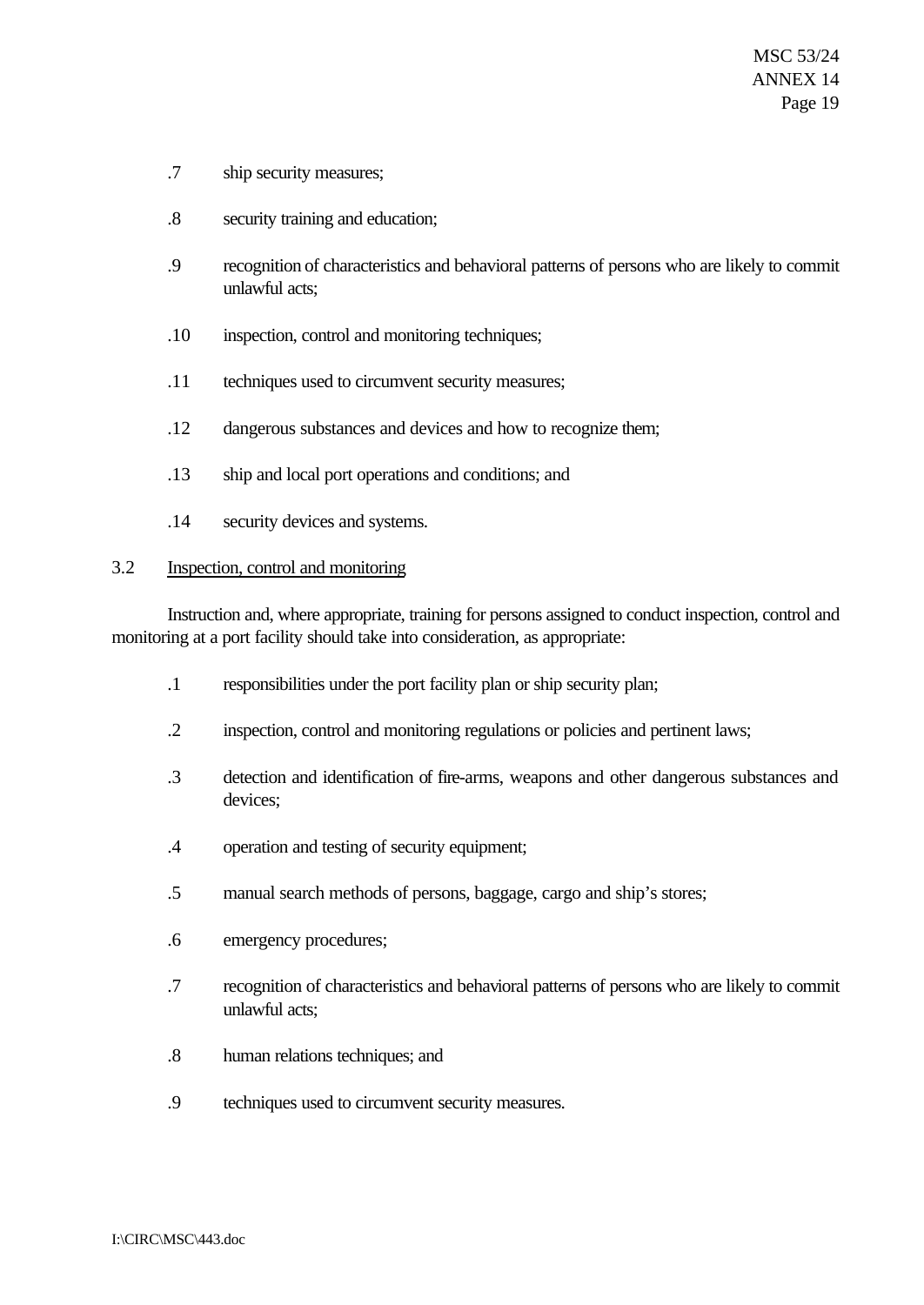### 3.3 Guards

Port facility guards who are assigned either to specific fixed locations or to patrols for the purpose of preventing unauthorized access to areas should receive a general briefing on the training subjects recommended for the port facility security officer. Initial and subsequent training should emphasize techniques for:

- .1 entry control;
- .2 patrols, observation and communications;
- .3 inspection, identification and reporting;
- .4 person, building and vehicle searches;
- .5 apprehension of suspects;
- .6 self-defence;
- .7 recognizing dangerous substances and devices;
- .8 human relations; and
- .9 first aid.

#### 4 Ship security personnel training

#### 4.1 Operator security officer and appropriate staff

The operator security officer and appropriate staff should have knowledge and, as necessary, receive training in some or all of the following, as appropriate:

- .1 security administration;
- .2 relevant international conventions, codes and recommendations;
- .3 responsibilities and functions of other involved organizations;
- .4 relevant government legislation and regulations;
- .5 risk, threat and vulnerability assessments;
- .6 security surveys and inspections;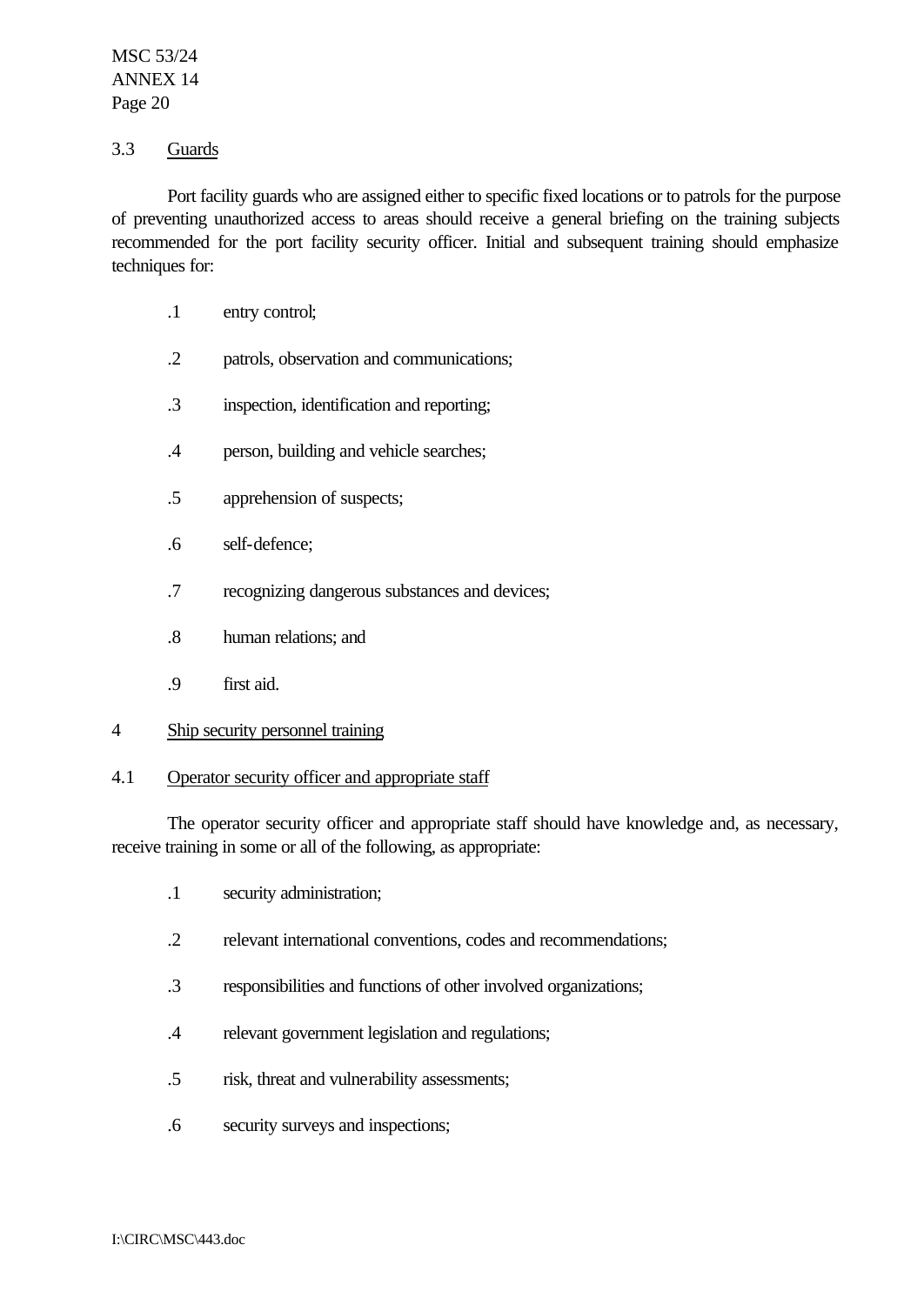- .7 ship security measures;
- .8 security training and education;
- .9 recognition of characteristics and behavioral patterns of persons who are likely to commit unlawful acts;
- .10 inspection, control and monitoring techniques;
- .11 techniques used to circumvent security measures;
- .12 dangerous substances and devices and how to recognize them;
- .13 ship and local port operations and conditions; and
- .14 security devices and systems.

#### 4.2 Ship security officer

The ship security officer should have adequate knowledge of and, if necessary, training in the following, as appropriate:

- .1 the ship security plan and related emergency procedures;
- .2 the layout of the ship;
- .3 the assessment of the risk, threat and vulnerability;
- .4 methods of conducting security inspections;
- .5 techniques used to circumvent security measures;
- .6 operation of technical aids to security, if used;
- .7 recognition of characteristics and behavioral patterns of persons who may be likely to commit unlawful acts;
- .8 the detection and recognition of dangerous substances and devices;
- .9 port and ship operations; and
- .10 methods of physical searches of persons and their baggage.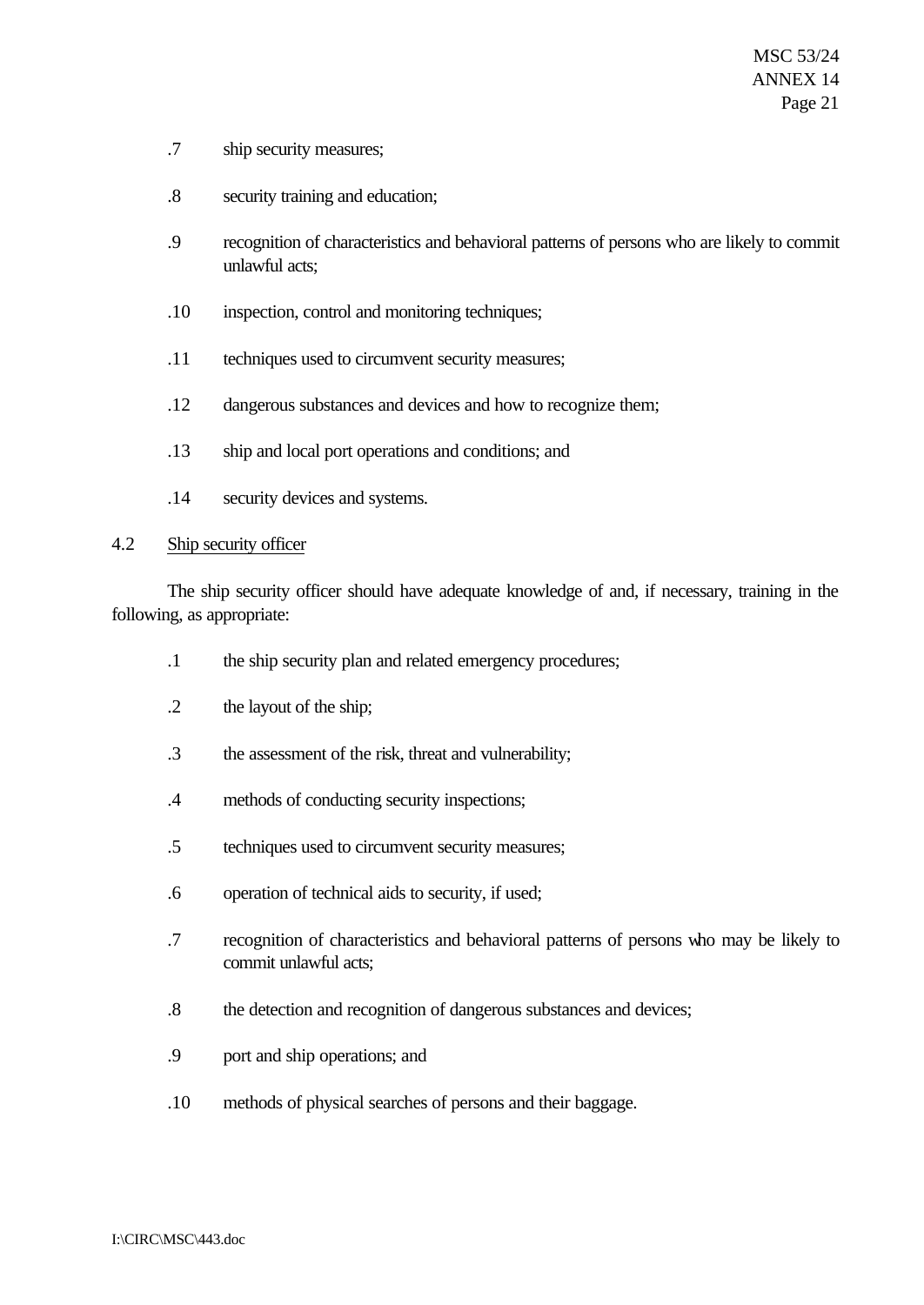### 4.3 Inspection, control and monitoring personnel

Instruction and training, as appropriate, for persons assigned to conduct inspection, control and monitoring on board ships should take into consideration, as appropriate, the following:

- .1 responsibilities under the port facility or ship security plan;
- .2 inspection, control and monitoring regulations or policies and pertinent laws;
- .3 detection and identification of fire-arms, weapons and other dangerous substances and devices;
- .4 operation and testing of security equipment, if used;
- .5 physical search methods of persons, baggage, cargo and ship's stores;
- .6 emergency procedures;
- .7 recognition of characteristics and behavioral patterns of persons who are likely to commit unlawful acts;
- .8 human relations techniques; and
- .9 techniques used to circumvent security measures.

#### 4.4 Ship's crew

Crew members having specific security duties should know their responsibilities for ship security as described in the ship security plan and should have sufficient knowledge and ability to perform their assigned duties.

#### 5 Law enforcement personnel

Appropriate law enforcement personnel, when not directly involved in or responsible for port facility security, should receive a general briefing to become familiar with port and ship operations and the training of port facility and ship operator security personnel. They should also be orientated regarding inspection, control and monitoring and the security plans.

\* \* \*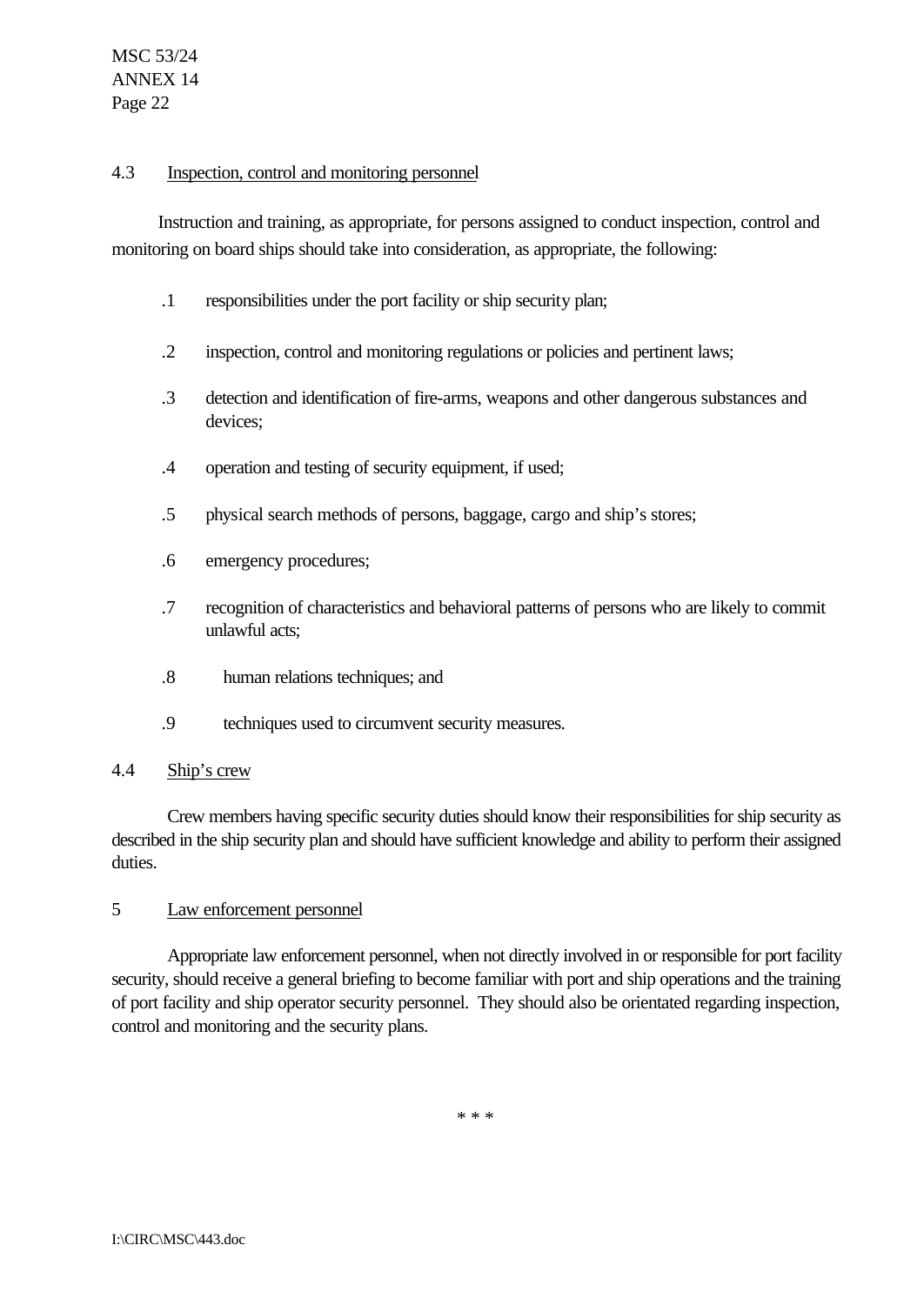## ANNEX 4

## EXCHANGE OF INFORMATION

1 The prompt and continuing dissemination and exchange of information will assist the maintenance of effective port and ship security procedures and will enable States, port facilities, operators and shipmasters to adjust their procedures in response to changing conditions and the specific or general threats.

2 Effective port and ship security requires efficient two-way communications for the exchange of information at all levels both domestic and with the governments and organizations concerned. The prompt, clear and orderly dissemination of such information is vital to the success of the security programme.

\* \* \*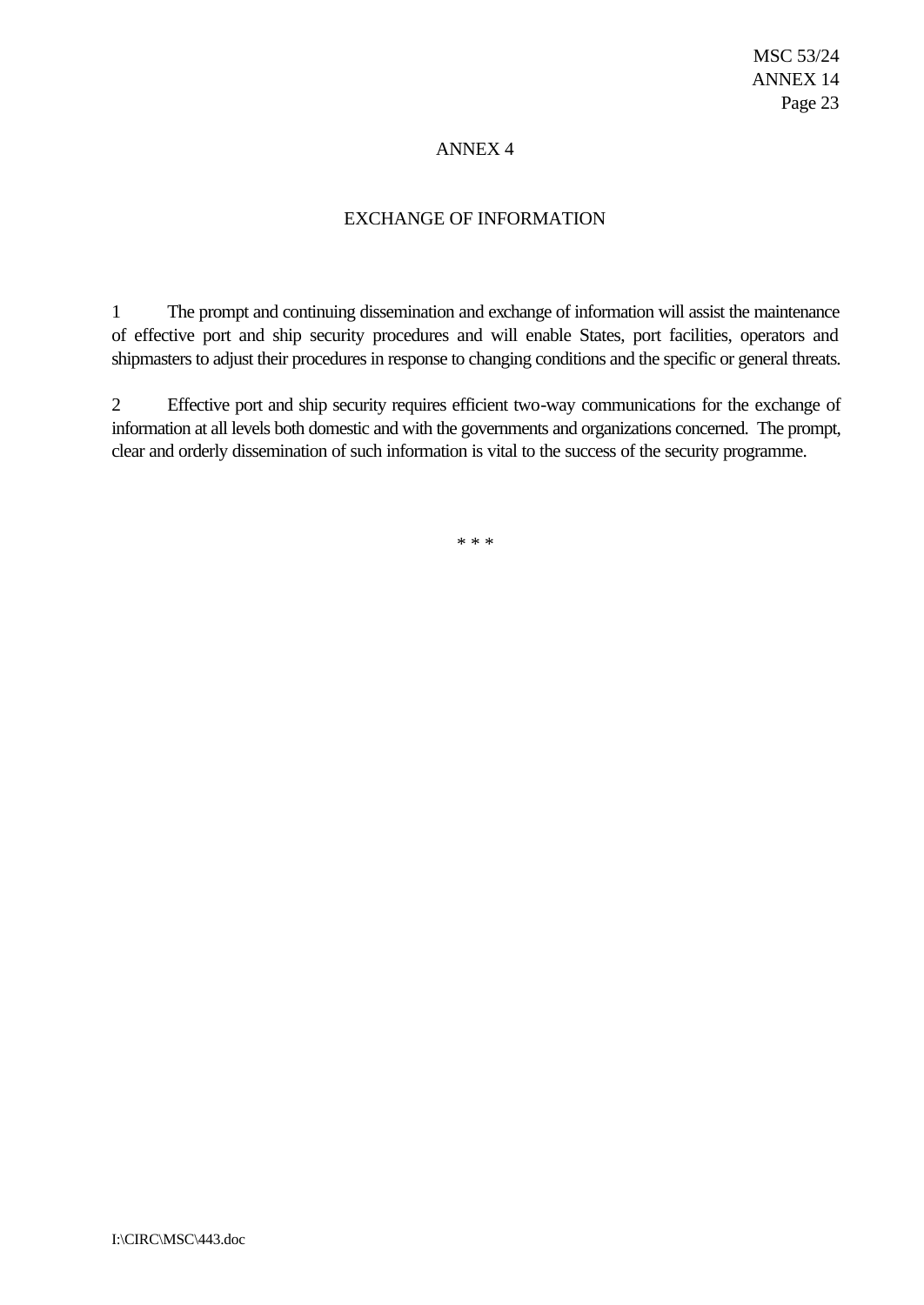MSC 53/24 ANNEX 14 Page 24

# REPORT ON AN UNLAWFUL ACT

| 1 SHIP OR PORT AREA DESCRIPTION;                                                                                                                       |        |
|--------------------------------------------------------------------------------------------------------------------------------------------------------|--------|
|                                                                                                                                                        |        |
| FLAG                                                                                                                                                   |        |
|                                                                                                                                                        |        |
|                                                                                                                                                        |        |
| 2 BRIEF DESCRIPTION OF INCIDENT OR THREAT                                                                                                              |        |
| ,我们也不能在这里的时候,我们也不能在这里的时候,我们也不能会在这里,我们也不能会在这里的时候,我们也不能会在这里的时候,我们也不能会在这里的时候,我们也不能会                                                                       |        |
|                                                                                                                                                        |        |
|                                                                                                                                                        |        |
| <u> 2000 - 2000 - 2000 - 2000 - 2000 - 2000 - 2000 - 2000 - 2000 - 2000 - 2000 - 2000 - 2000 - 2000 - 2000 - 200</u><br>3 NUMBER OF ALLEGED OFFENDERS: |        |
| PASSENGER ________________CREW ____________________OTHER _______________________                                                                       |        |
| 4 METHOD UTILIZED TO INTRODUCE DANGEROUS SUBSTANCES OR DEVICES INTO<br>THE PORT FACILITY OR SHIP                                                       |        |
| PERSONS<br><b>EXECUTE:</b>                                                                                                                             |        |
| BAGGAGE; CARGO: _______ SHIP STORES; -                                                                                                                 | OTHER: |